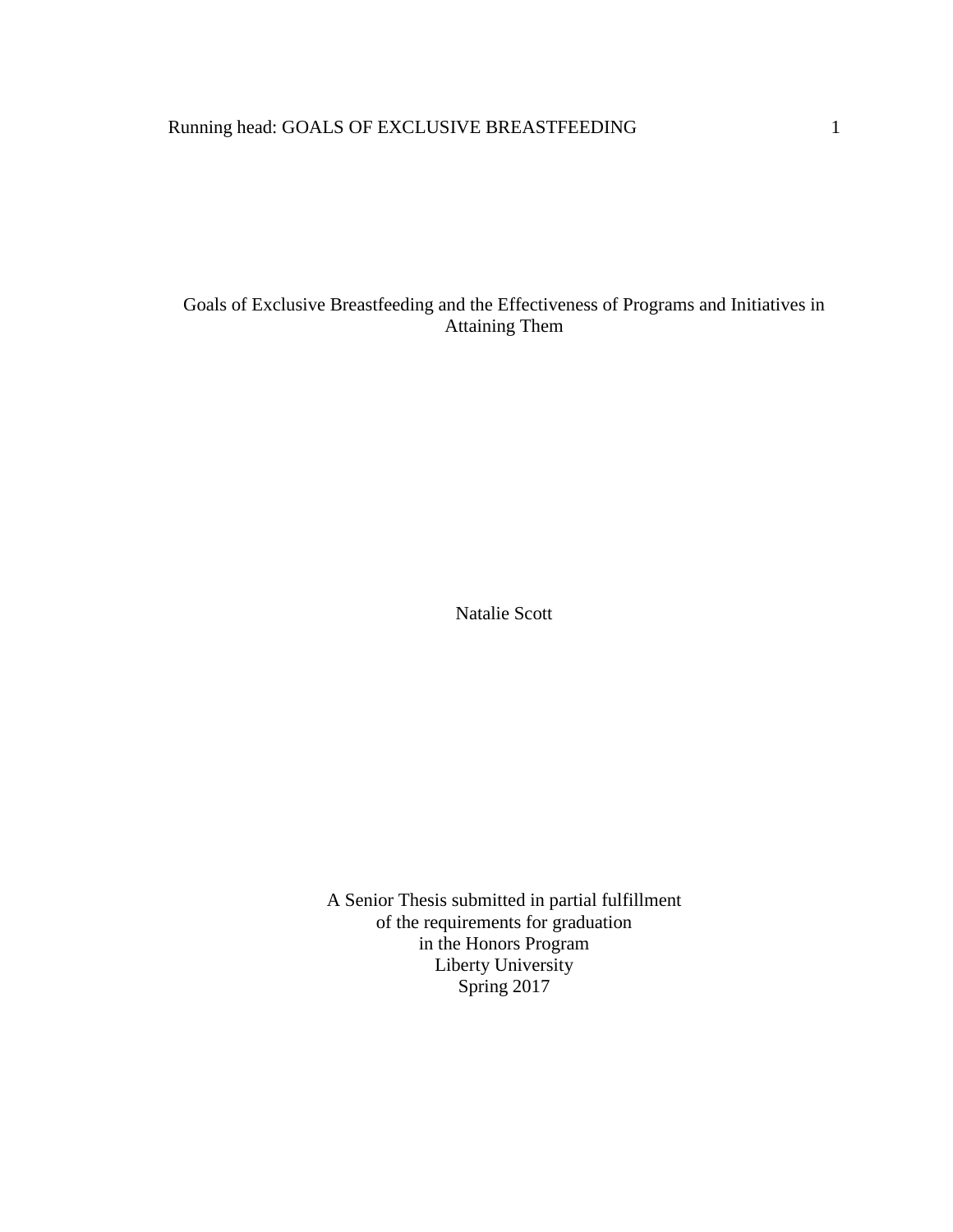Acceptance of Senior Honors Thesis

This Senior Honors Thesis is accepted in partial fulfillment of the requirements for graduation from the Honors Program of Liberty University.

> Mary Highton, D.N.P. Thesis Chair

\_\_\_\_\_\_\_\_\_\_\_\_\_\_\_\_\_\_\_\_\_\_\_\_\_\_\_\_\_\_

Mary Clarke, Ed.D. Committee Member

\_\_\_\_\_\_\_\_\_\_\_\_\_\_\_\_\_\_\_\_\_\_\_\_\_\_\_\_\_\_

Brenda Ayres, Ph.D. Committee Member

\_\_\_\_\_\_\_\_\_\_\_\_\_\_\_\_\_\_\_\_\_\_\_\_\_\_\_\_\_\_

Marilyn Gadomski, Ph.D. Honors Assistant Director

\_\_\_\_\_\_\_\_\_\_\_\_\_\_\_\_\_\_\_\_\_\_\_\_\_\_\_\_\_\_

\_\_\_\_\_\_\_\_\_\_\_\_\_\_\_\_\_\_\_\_\_\_\_\_\_\_\_\_\_\_ Date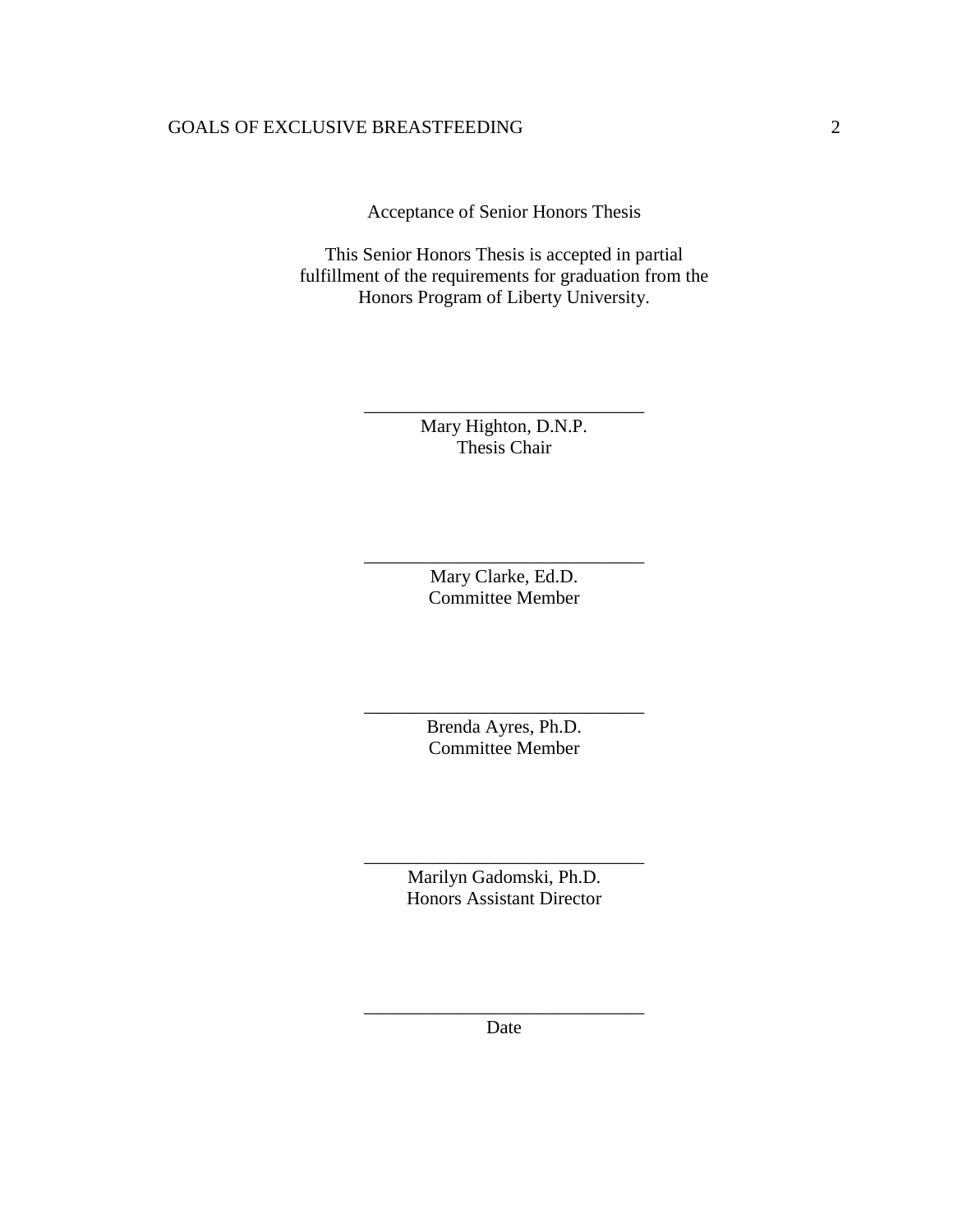### GOALS OF EXCLUSIVE BREASTFEEDING 3 Abstract

Over recent years, breastfeeding has gained renewed significance in research and practice. Both in the United States and around the world, especially in poor countries that do not have easy access to quality healthcare, breastfeeding has been shown to dramatically and positively affect the health and lifespan of infants. However, there is still a low prevalence of effective breastfeeding practices universally. Even with the presence of global programs and goals that are geared toward exclusive breastfeeding habits, global rates are lower than what is desired. There are various determinants of breastfeeding that factor into a woman's decision and practice of breastfeeding. Suggestions can further improve healthy breastfeeding practices, especially in the form of exclusive breastfeeding.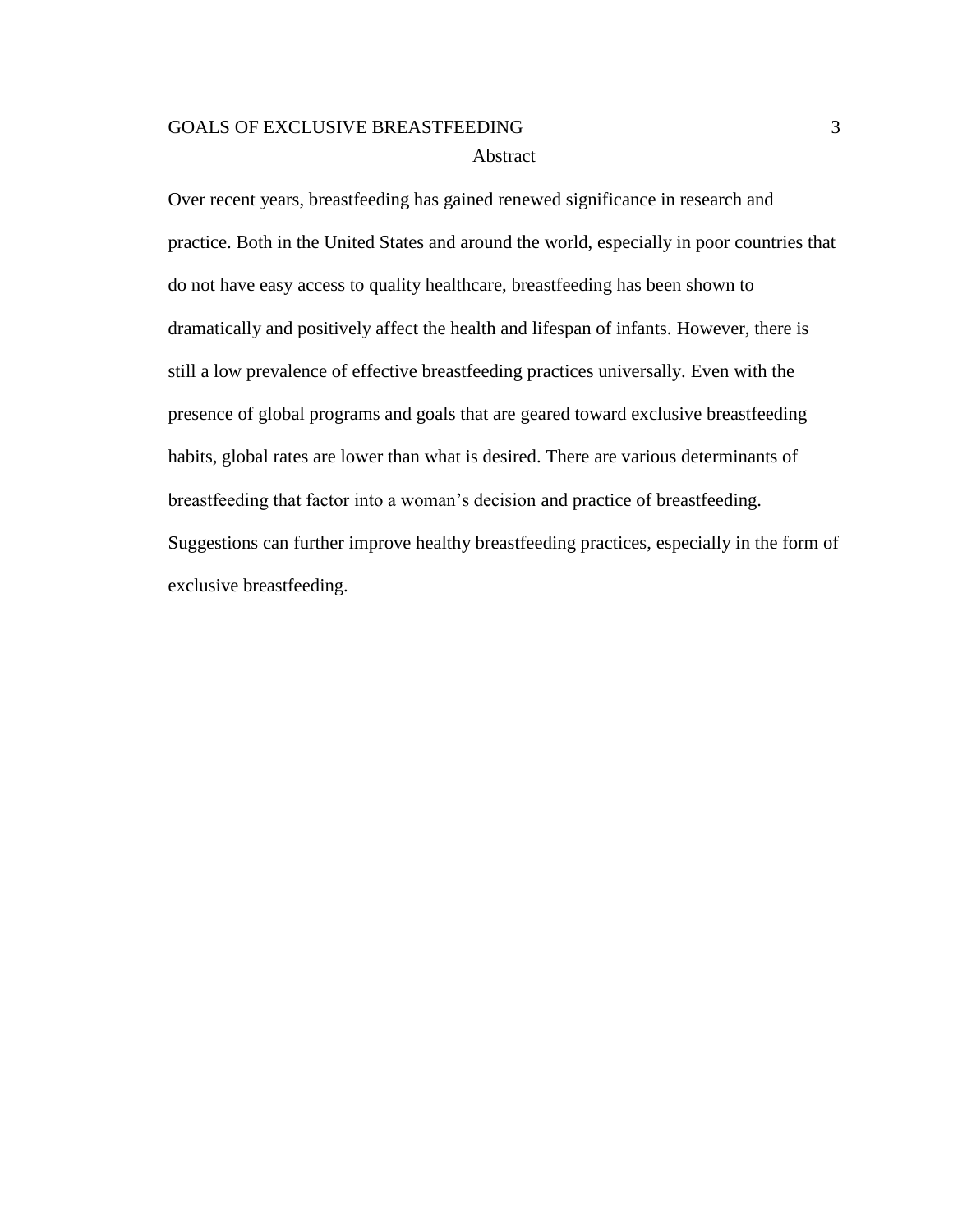Goals of Exclusive Breastfeeding and the Effectiveness of Programs and Initiatives in

#### Attaining Them

In 2010, over 7.7 million children below the age of five died. Around 98% of these deaths occurred in developing countries. It is estimated that hundreds of thousands of these deaths happened as a direct result of suboptimal breastfeeding practices. Suboptimal breastfeeding is defined as any feeding practice that is inconsistent with the recommendations that have been made by the World Health Organization (WHO) and UNICEF, the United Nations International Children's Emergency Fund (Zakarija-Grković et al., 2015). Many studies show that suboptimal breastfeeding is a more serious risk factor for children than even sanitation or water quality (Roberts, Carnahan, & Gakidou, 2013). One way to measure the extent of suboptimal breastfeeding on global health is by using Disability-Adjusted Life Years (DALY). DALYs are a measure of the overall burden of disease. One year lost due to disease is the equivalent of one Disability-Adjusted Life Year (DALY). According to the World Health Organization (2010), the proportion of the Disability-Adjusted Life Years for children that can be attributed to suboptimal breastfeeding techniques is 7.6% globally and in some places such as Swaziland reaches up to 20.2%. The Lancet's 2013 Maternal and Child Nutrition Series also found that suboptimal breastfeeding is the cause of about 804,000 deaths in the year 2011 (Lamberti, Walker, Noiman, Victora, & Black, 2011). This is 11.6% of all the deaths of children under the age of five. As seen by these values, suboptimal breastfeeding is an enormous risk factor in developing countries (Roberts et al., 2013).

Not only is suboptimal breastfeeding a risk factor for early deaths, but breastfeeding done correctly can develop healthier children in comparison to those who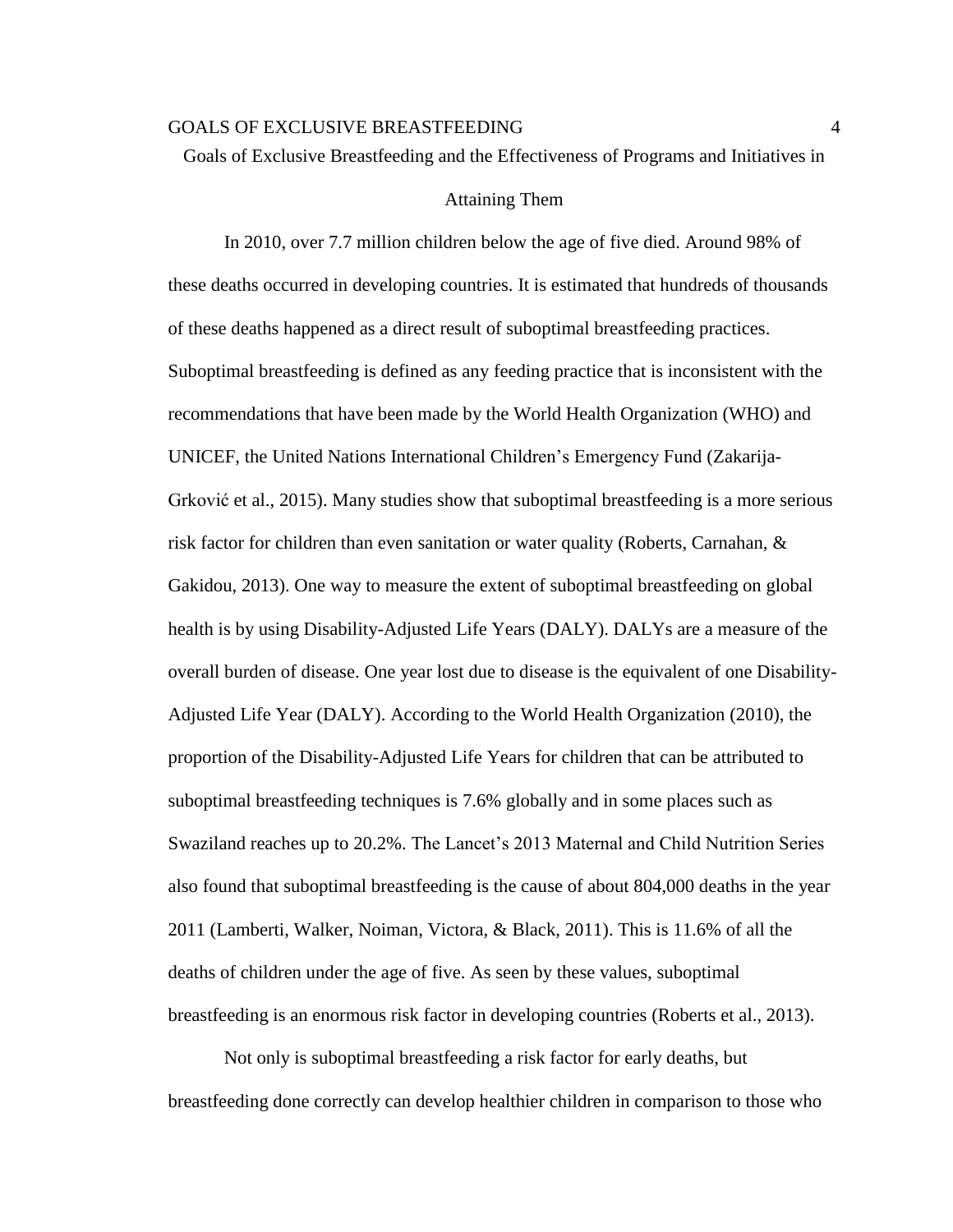are not breastfed. Bo Vahlquist, a renowned pediatrician from Sweden, wrote in 1981, "In all mammalian species the reproductive cycle comprises both pregnancy and breastfeeding: in the absence of the latter, none of these species, man included, could have survived" (as cited in Victora et al., 2016a, p. 475). The specific benefits that occur with breastfeeding have been seen repeatedly through evidence based research.

#### **Benefits of Breastfeeding**

In 1984 the American Academy of Pediatrics published a report on the scientific evidence for breastfeeding. In the report, they stated that "if there are benefits associated with breast-feeding in populations with good sanitation, nutrition and medical care, the benefits are apparently modest" (as cited in Victora et al., 2016a, p. 475). Yet the most up-to-date research and studies on breastfeeding since 1984 strongly show that infants gain the most benefits from breastfeeding exclusively for six months after birth, followed by complementary feeding along with breastfeeding up until two years. In fact, exclusive breastfeeding has been found to be the single most effective intervention in low-income settings for reducing mortality under the age of five years (Jones, Steketee, Black, Bhutta, & Morris, 2003).

What has exclusive breastfeeding been shown to do for the health of infants and their mothers? Perhaps the primary positive outcome is the increased immunity given from mother to child. Breastfeeding is a way for a mother's antibodies to be directly transferred to her child. This process of passive immunity also includes "immunomodulatory components" that help develop the immune system of the child (Kuhn & Aldrovandi, 2010, p. 848).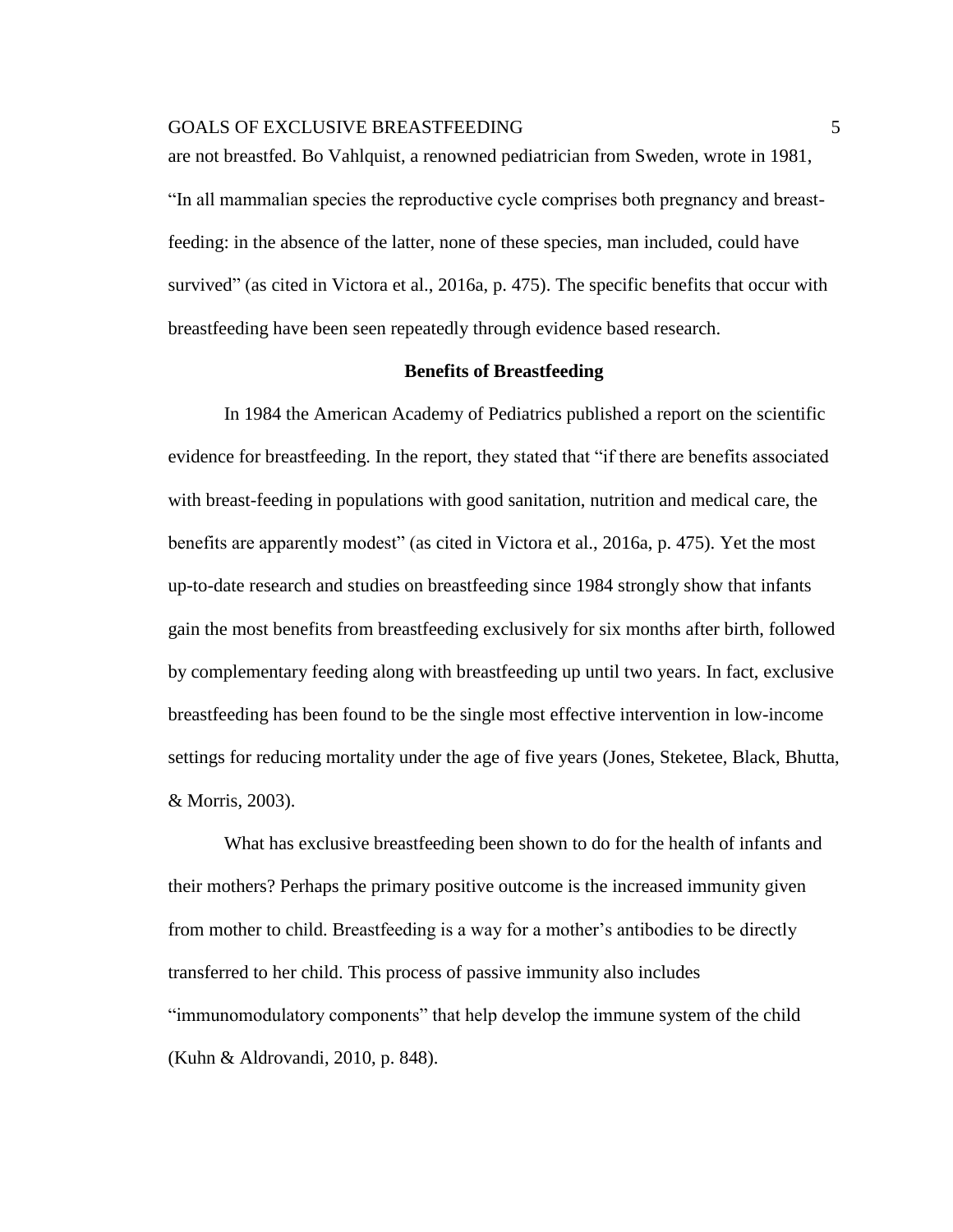Exclusively breastfed infants generally have a lower mortality rate compared with those who are not breastfed. One study performed by the Lancet *Breastfeeding Series Group* showed that infants who were exclusively breastfed had only 12% of the risk of death compared with those who were not breastfed. The relative risk of death was 1% in exclusive breastfed infants compared to a relative risk of 14.4% in non-breastfed infants (Victora et al., 2016a). Even for children who were not exclusively breastfed, there was a 50% reduction in deaths in children who were breastfed at all between the ages of six and twenty-three months (Victora et al., 2016a). These studies were performed in lower/middle income countries. In high-income countries, the results were similar. Specific health conditions that led to death were analyzed. Researchers from the Tufts-New England Medical Center Evidence-Based Practice Center conducted high-quality studies and performed a meta-analysis of six of these studies, showing that "breastfeeding was associated with a 36% reduction in sudden infant deaths" (Ip et al., 2007, p. 5). They performed another meta-analysis of "four randomized controlled trials [which] showed a 58% decrease in necrotizing enterocolitis, a disorder with high case-fatality in all settings" (Victora et al., 2016a, p. 479).

Not only is there a decrease in mortality, but there is also a decrease in other problems of infancy. For example, around half of all episodes of diarrhea and a third of all respiratory infections could be avoided by breastfeeding (Victora et al., 2016a). Breastfeeding also reduces the risk of pneumonia, ear infections, meningitis, urinary tract infections, and Haemophilus influenza. Additionally, breastfeeding during infancy decreases the chances of the child growing overweight, becoming obese, or developing type-2 diabetes because it is associated with lower blood pressure and total serum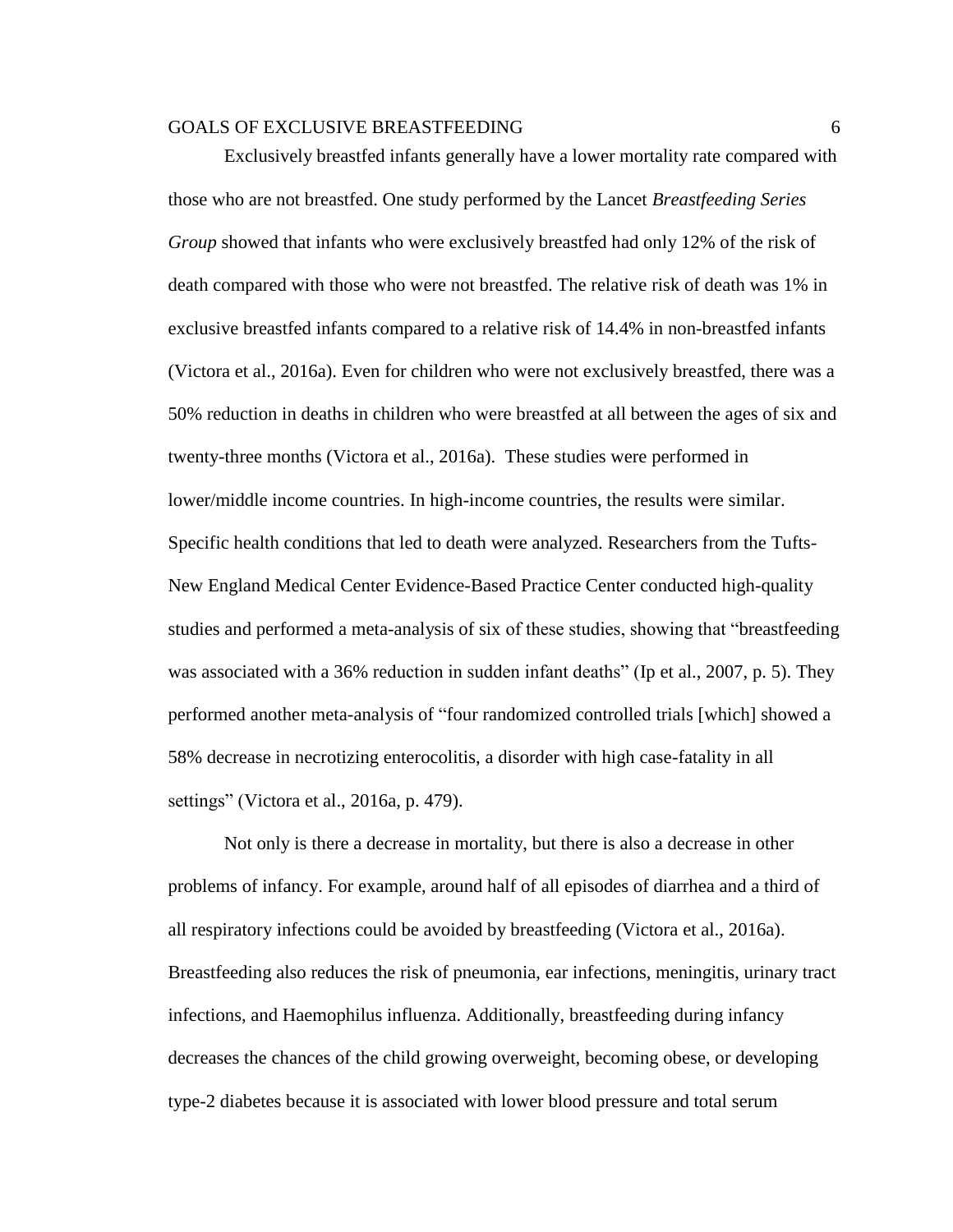#### GOALS OF EXCLUSIVE BREASTFEEDING  $\qquad \qquad \qquad \qquad \qquad 7$

cholesterol (Labbok, Brownlee, Clark, & Becker, 2009). The only detrimental effect found from breastfeeding infants was that there was an increase in tooth decay when children were breastfed for longer than twelve months. As Victora et al. (2016a) explained, this result should not lead to the decision to stop breastfeeding after twelve months; rather it should lead to the decision to increase oral hygiene.

Breastfeeding does not only benefit the child, but it benefits the mother as well. Because exclusively breastfeeding around the clock delays another pregnancy for the woman by preventing ovulation, it decreases the risks of post-partum hemorrhage, premenopausal cancer, ovarian cancer, and other reproductive stresses (Labbok et al., 2009). Exclusive breastfeeding also has been found to decrease the incidence of experiencing breast health problems such as mastitis, engorgement, and cracked nipples by about 50% in comparison to non-exclusive breastfeeding. Multiple studies done in South Africa and Zambia have shown an increased risk of experiencing a breast health problem in women who do not exclusively breastfeed (Doherty et al., 2012).

In addition to the physical effects on children and mothers, breastfeeding has an effect on decreasing health inequities. Health inequities, as defined by the Centers for Disease Control and Prevention, are "difference<sup>[s]</sup> or disparit<sup>[ies]</sup> in health outcomes that [are] systematic, avoidable, and unjust" (2014b, para. 9). The global focus on health equity has resulted in an increase in interventions that reach most population groups regardless of economic status. Research has shown that interventions such as vaccinations, antenatal care, and diarrhea/pneumonia care are used primarily for the wealthy, for those who can afford these interventions. When implemented on a large scale, the use of these interventions actually increases child health inequalities because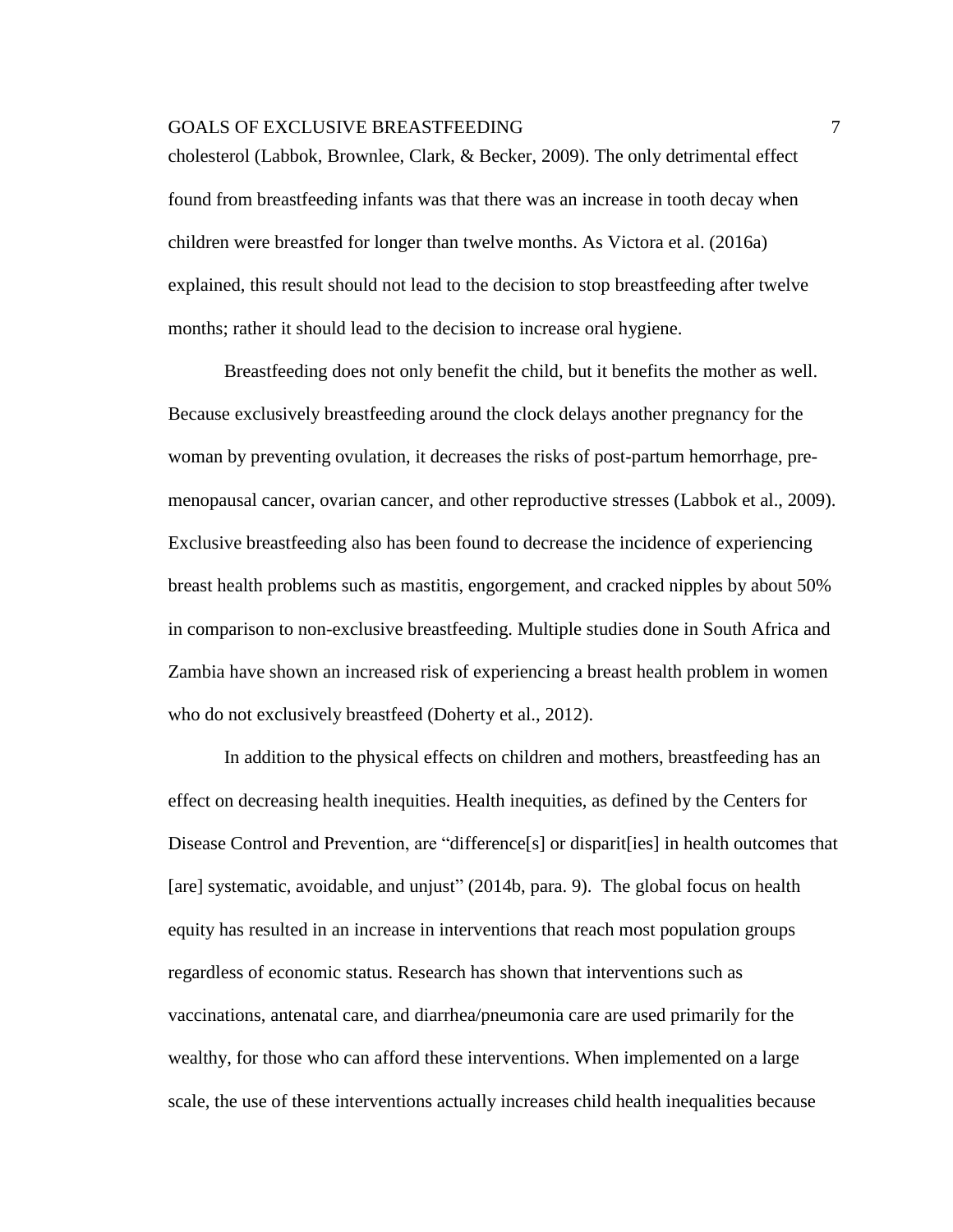they cater to the wealthier populations first before they reach the less wealthy. According to Roberts et al. (2013), the increase in exclusive breastfeeding between 1990 and 2013 was consistent across wealth quintiles in different countries. Options such as breastfeeding, which are shown to have significant health benefits for children yet are independent of health infrastructure, are therefore beneficial options for promoting equity while increasing health status worldwide (Roberts et al., 2013).

When comparing breastfeeding with formula feeding there are noticeable differences that support the notion that exclusive breastfeeding for six months is ideal. Kuhn and Aldrovandi spoke to one of the primary differences between the two:

Breast milk is exquisitely regulated such that the content varies from the beginning to the end of the feed so that a child can be most quickly satiated even with a short feed but can continue to feed for comfort and not become overfed on longer feeds. The composition of human milk also varies based on the amount the child consumes and over time is regulated to adapt to the unique needs of a specific child. (2010, p. 847)

With formula, although it can be nutritionally adequate if it is given in the correct volumes and at the right times, there is no individualization from child to child as there is naturally with breastfeeding. Another issue comes with incorrect mixing or over-dilution, which can easily be done when preparing formula at home. As Kuhn and Aldrovandi further explained, buying formula brings with it the potential concern of sustained supply and running out of stock. Breastmilk, on the other hand, is available in unlimited quantities.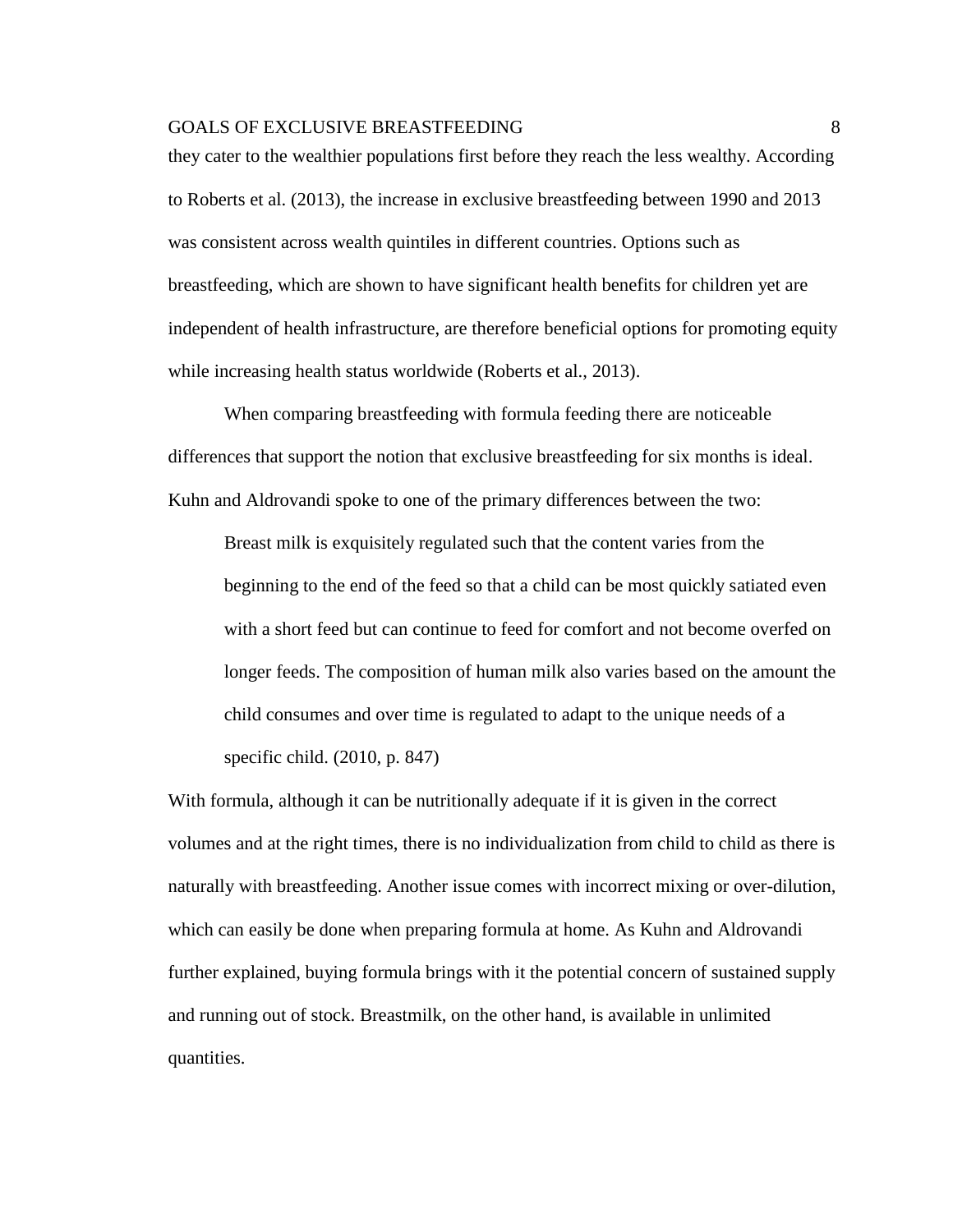Another problem that arises with formula feeding is the problem of

contamination. This issue is more prevalent in developing countries whose water supplies are not clean. In settings where resources are poor, preparing formula hygienically is very difficult. A study done in KwaZulu-Natal, South Africa, showed that about 80% of all the formula that was prepared at home was contaminated with fecal bacteria. The formula preparation was even done following direct instruction from counselors on the correct way to prepare the formula. Twenty percent of the samples that were prepared by these counselors during their demonstrations were also found to be contaminated (Kuhn & Aldrovandi, 2010).

Even if the contamination problem were to be solved, there would still be risks to formula-feeding. A clinical study performed in Kenya to compare antiretroviral therapy effects during lactation of women with HIV brought the investigators to a conclusion that they were not looking for. During the study, some of the women with HIV were asked to stop breastfeeding their babies by the six-month mark, which was the duration of the antiretroviral therapy. When the mothers weaned their children off the breastmilk at that time, there was an increase in deaths from diarrhea. The investigators decided to implement an effective, contemporary water quality-improvement program. After this intervention, the infants who were still being breastfed experienced a decrease in diarrhea while the infants who had been weaned off breastmilk and onto artificial feeding experienced no effect on their diarrhea. This shows that "contamination plays a role in exaggerating the risks of artificial feeding but clean water is insufficient to mitigate artificial feeding's risks" (Kuhn & Aldrovandi, 2010, p. 847). Even with the implementation of a public health program that could minimize environmental risks such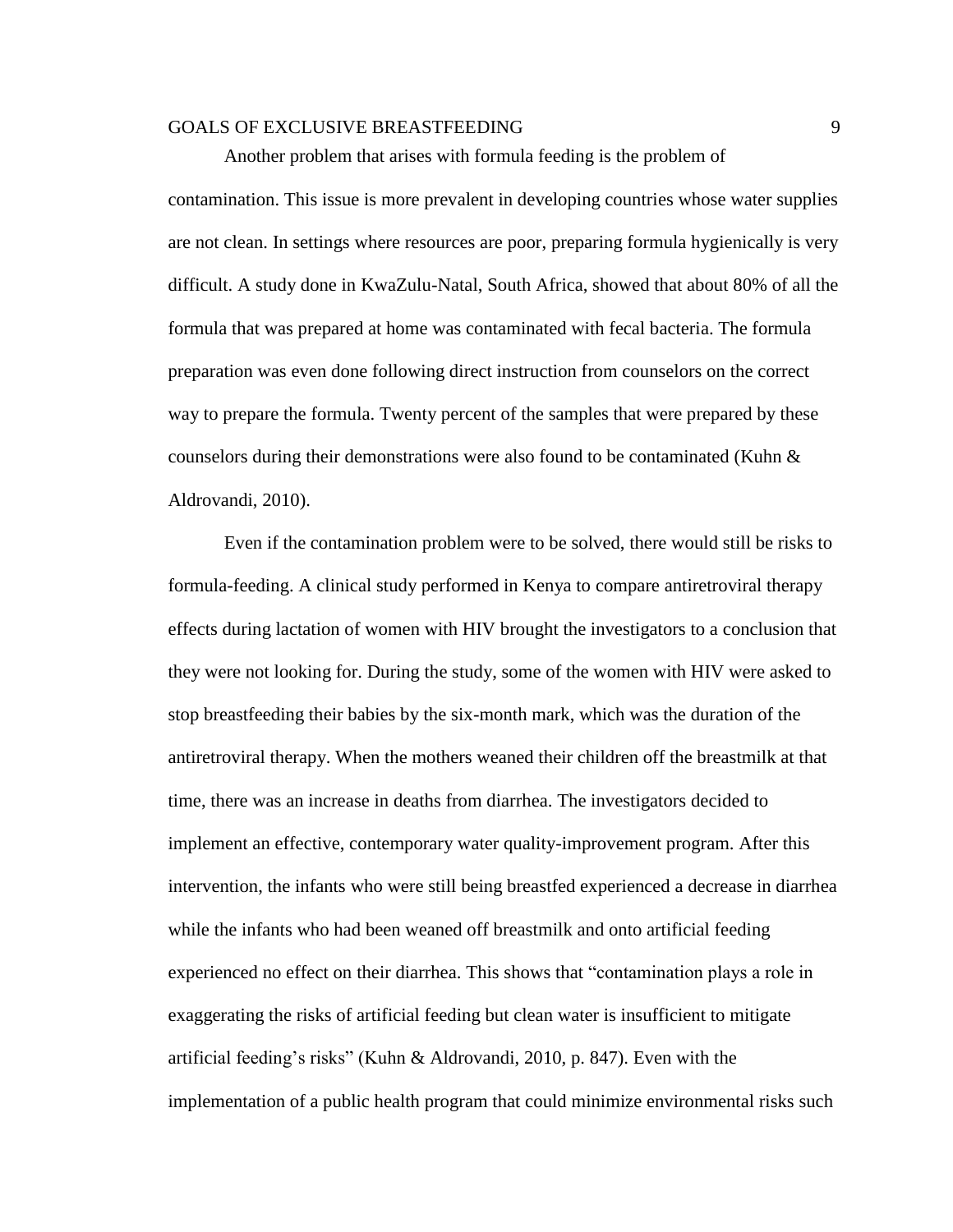as contamination and inadequate nutrition, the lack of immunologically active components of breastmilk would still be a risk that comes with artificial feeding (Kuhn  $\&$ Aldrovandi, 2010).

#### **When to Avoid Breastfeeding**

Amid the numerous benefits of breastfeeding, there are times when abstaining from breastfeeding is the better option. Depending on certain health issues of the infants or of the mother, it may be necessary to abstain completely from breastmilk or to supplement alongside breastmilk. Infants should receive specialized formula if they have health concerns, such as galactosemia, maple syrup urine disease, or phenylketonuria. If infants are born with an especially low birth weight (less than  $1500 \text{ g}$ ), at less than  $32$ weeks of gestation, or with a risk of hypoglycemia because of increased glucose demand, they may need to receive additional nutrition alongside breastmilk from the mother (Centers for Disease Control, 2014a).

Avoidance of breastfeeding may be warranted in some situations due to the mother's health. If a mother is infected with HIV, the decision to breastfeed should take into account other factors, which will be discussed later. Other conditions of the mother, such as severe illness (ex. sepsis), herpes simplex virus, the taking of certain medications that could transfer through breastmilk, and substance use could warrant a delay in breastfeeding. If the mother and her child are not experiencing any of these health concerns, breastfeeding is decidedly the healthiest option (Centers for Disease Control, 2014a).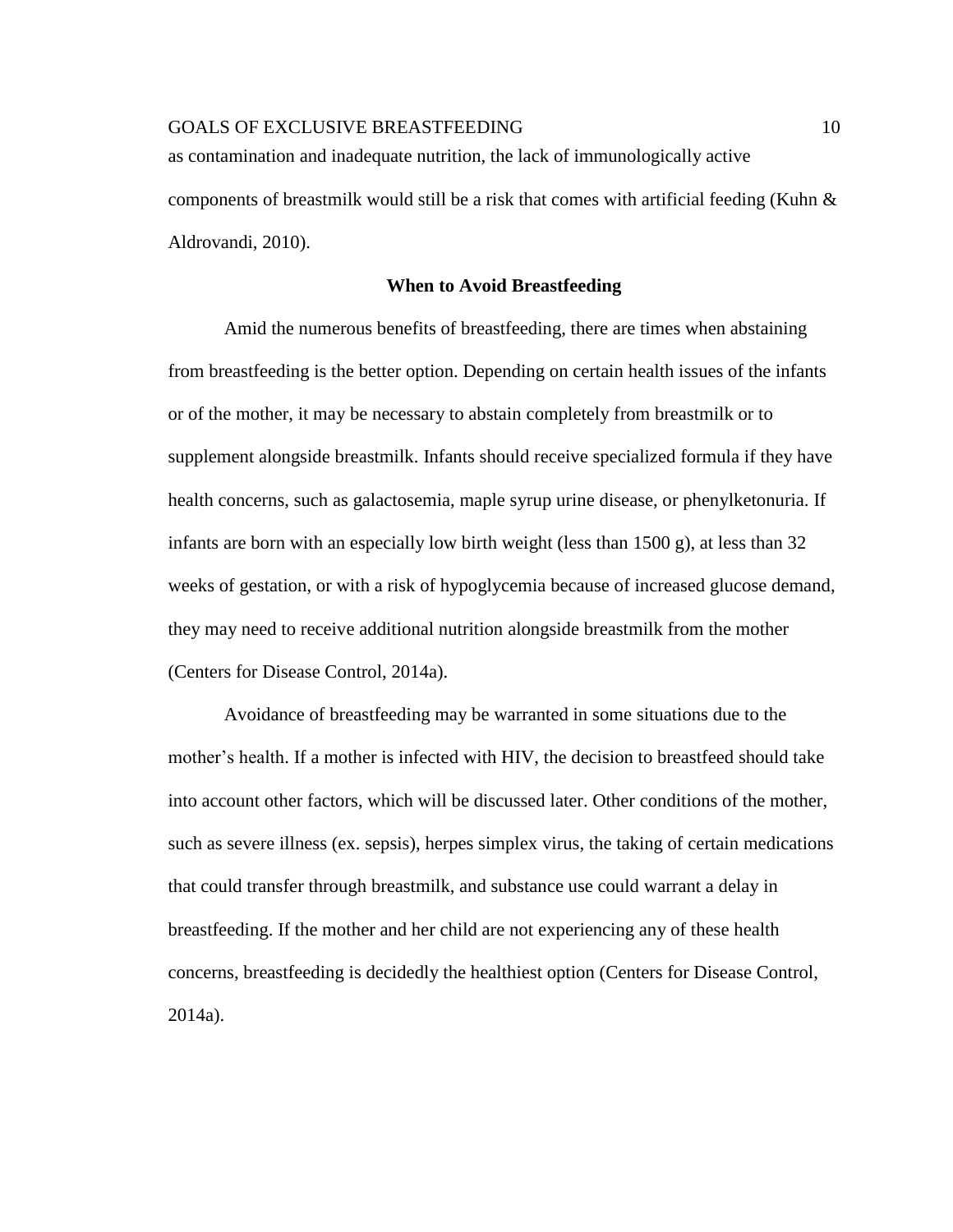## GOALS OF EXCLUSIVE BREASTFEEDING 11 **Definition of Exclusive Breastfeeding**

Any discussion of exclusive breastfeeding trends must first begin with defining what is meant by exclusive breastfeeding. WHO and UNICEF are two organizations that are in the midst of the push toward increasing breastfeeding around the world. These public health organizations clearly recommend six months of exclusive breastfeeding for optimal growth and health of infants (Badham, 2013). Despite the clarity of this message, exclusive breastfeeding for six months is not being practiced to the extent that these organizations recommend. As Jane Badham explained*,* "there are many real and perceived barriers to the message being heard and attainment" (2013, p. 1). One such barrier is that the meaning of the word "exclusive" is oftentimes misunderstood.

Exclusive breastfeeding traditionally has been used to refer to the use of breastmilk without the addition of any other substance including water. Using the term "exclusive" can be misleading because in certain situations a woman may feed her infant nothing but breastmilk but then supplement with water for a brief time before returning to solely breastmilk. Would this still be considered exclusive breastfeeding? Greiner (2014) argued that the indicator that is used to define exclusive breastfeeding is the purpose for which the data are being used. For example, if the data are attempting to measure the impact of an infant's diet on the development of HIV or food allergies, perhaps it would be necessary to measure the length of time up until any other substance (including water) was introduced into the infant's diet. This is called a life-long or since birth indicator. This indicator, Greiner claimed, may underestimate the total number of women who are exclusively breastfeeding. He stated that in other instances, the inclusion of water for a period may still be considered exclusive breastfeeding (Greiner, 2014).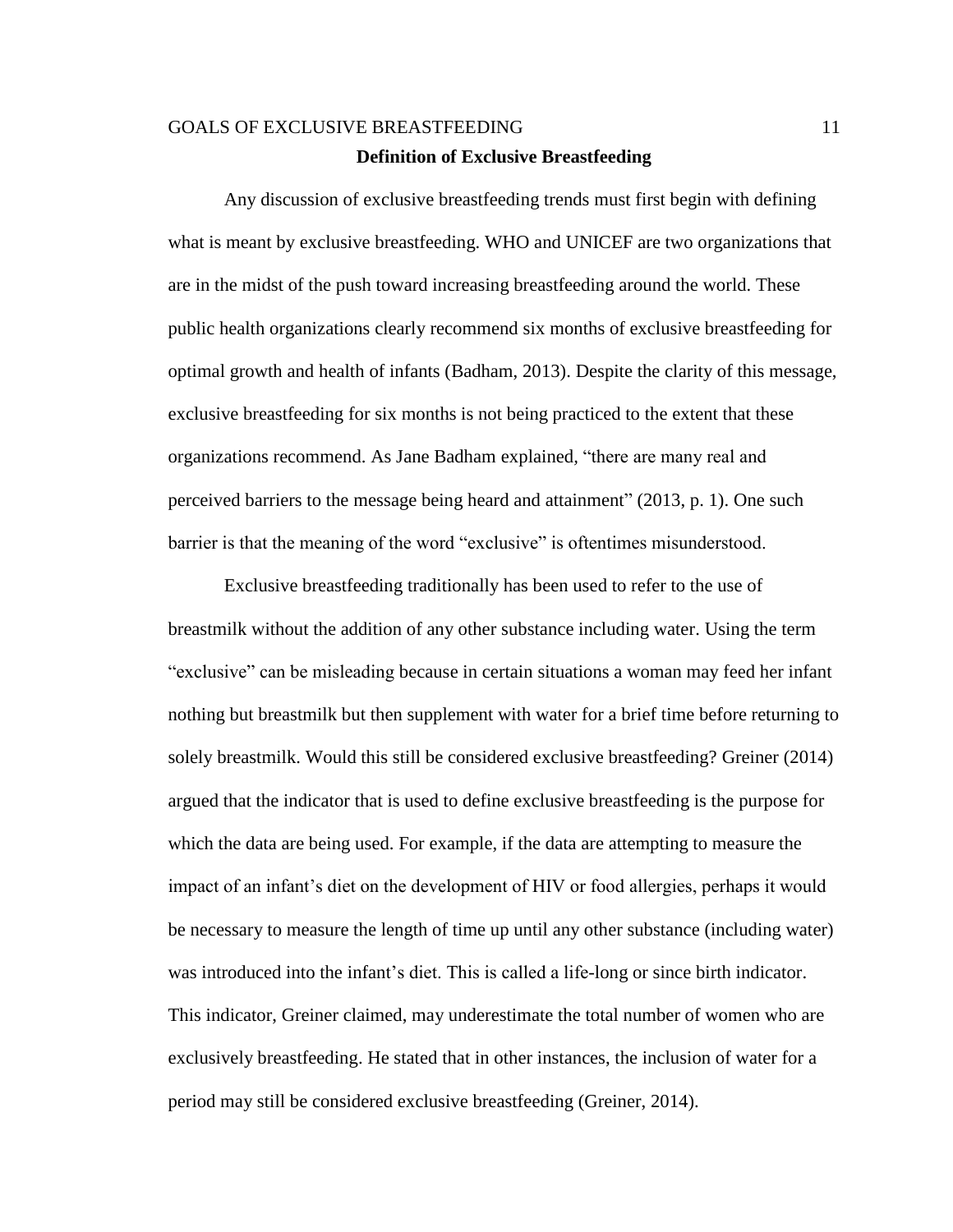When using the term "exclusive breastfeeding," it is helpful to identify the time period before any substances are introduced into the diet, the substances that are introduced, and if the mother reverts to solely breastmilk after a period. For the purpose of this discussion, exclusive breastfeeding refers to the period of time before a mother introduces any food or substance, including water, into the infant's diet.

Following the six months of exclusive breastfeeding, the international guidelines give further direction as to the schedule of introducing foods up until two years of age. For the general population, at approximately six months of age, complementary foods should be introduced into the diet alongside breastfeeding to two years. The term complementary refers to foods that are added to the diet to complement the nutrients that are already available through breastmilk. From six to twenty-four months, the nutrients a child receives from complementary foods increases while the nutrients they receive from breastmilk gradually decreases. A child is weaned off breastmilk over a period of about a year to a year and a half. A child is fully weaned once he/she no longer receives any breastmilk from his/her mother. This pattern of feeding has been shown to be the healthiest for infants in both developing and developed countries (Kuhn & Aldrovandi, 2010).

#### **Old Beliefs about Breastfeeding**

The years following World War II brought a dramatic increase in the use of formula feeding over breastfeeding in the United States. With many children being born in hospitals during the baby boom years and society moving toward a time of scientific and technological research and discovery, formula feeding was viewed as scientifically advanced, sterile, and more modern than breastfeeding. Stemming from the Progressive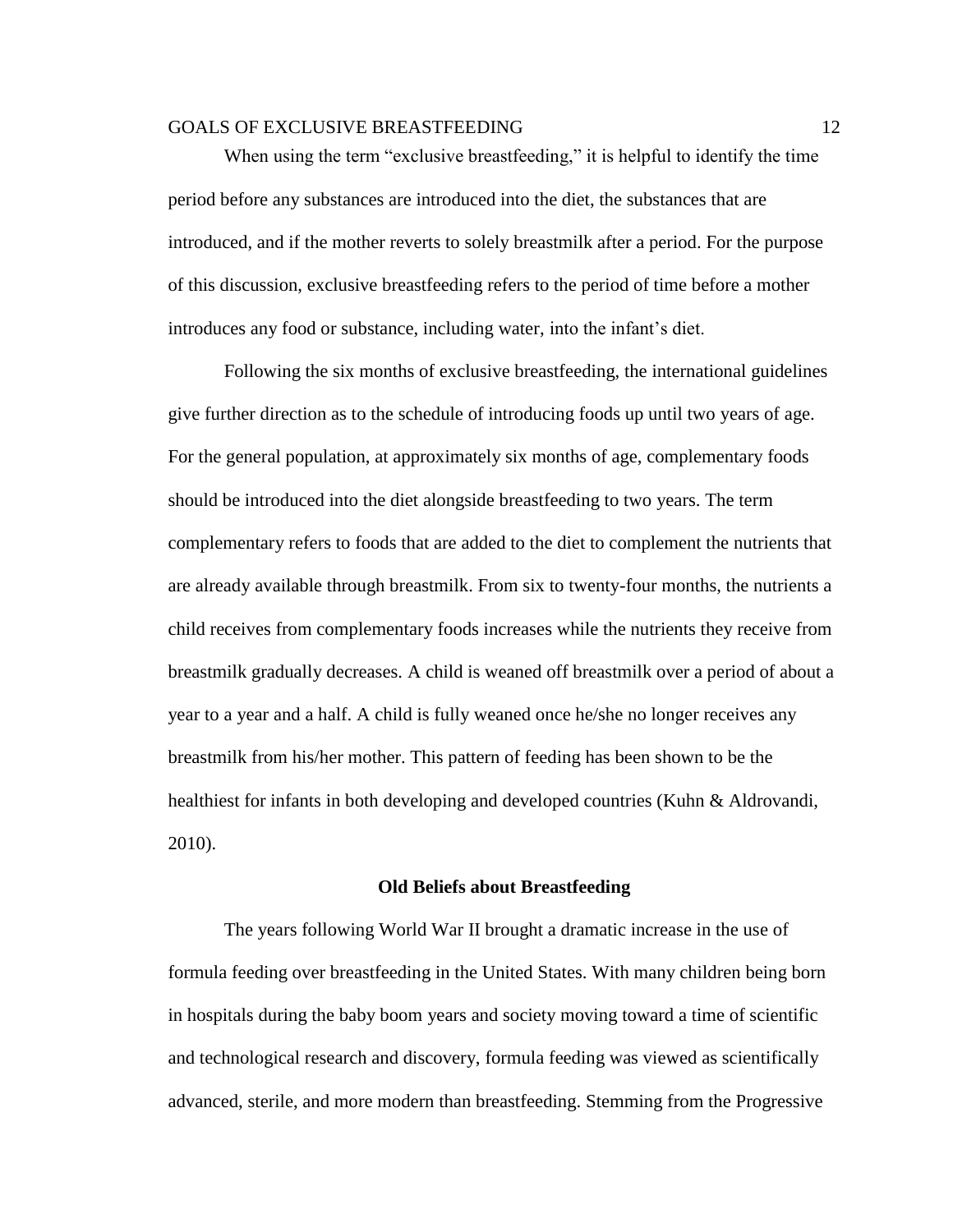Era, maternal behaviors and perceptions were shaped by the scientific motherhood ideology. Motherhood was seen as a biological identity which was based in the bearing of children. Scientific motherhood put great emphasis on the opinions of experts who were trained scientifically, such as pediatricians, to help raise mothers' children (Martucci, 2012). Martucci stated, "Scientific motherhood was entangled with the social imperatives to be 'modern', hygienic, and technologically advanced, and so helped fuel the early 20th-century switch from breast to bottle" (2012, p. 74). Overall, during the  $20<sup>th</sup>$  century perceptions of breastfeeding were low. To many high-income populations, breastfeeding was seen as something that the poor population took part in. Formula and breastmilk substitutes were regarded as "modern" and esteemed. These perceptions caused breastfeeding to become less popular in high-income countries and even in low and middle-income countries among the wealthier and more educated women (Victora et al., 2016b). As more research was done to discover the long-term effects of breastfeeding versus bottle-feeding and the positive outcomes of exclusivity in breastfeeding up to six months, the push toward breastfeeding increased with the development of policies and recommendations from various organizations around the globe (Martucci, 2012).

#### **Breastfeeding Policies and Recommendations**

#### **The Innocenti Declaration**

In light of the researched benefits to breastfeeding, especially exclusive breastfeeding for six months, various organizations around the world have implemented policies and goals in order to encourage breastfeeding globally. The Innocenti Declaration is a document that was created in 1990 by policy makers of the World Health Organization and UNICEF during a meeting held at the Spedale degli Innocenti in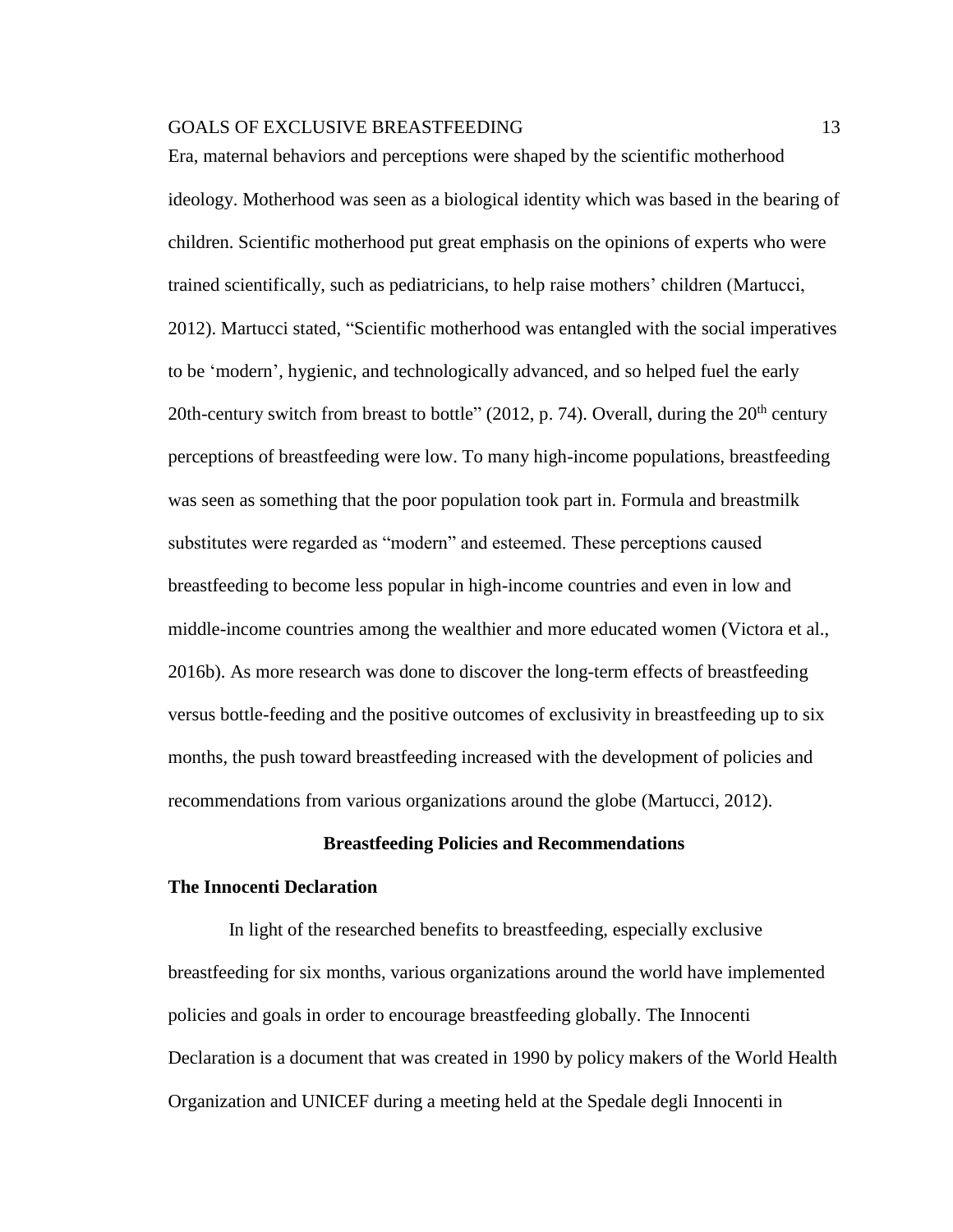Florence, Italy. It was co-sponsored by the United States Agency for International Development and the Swedish International Development Authority. This document affirmed the view that all infants should be exclusively breastfed for six months followed by breastfeeding with supplementation. According to UNICEF Executive Director Ann M. Veneman, the Innocenti Declaration is a tool that has brought the world closer to meeting the Millennium Development Goals (UNICEF, 2005).

That same year, the U.N. Convention on the Rights of the Child called on the states to protect the rights of children regarding nutrition. This included efforts to ensure that the public was not being deceived or receiving biased information that would keep them from attempting or continuing to breastfeed their children. It also included measures for states to take in the protection of children who had working mothers. This international human rights treaty labeled breastfeeding as a legal right of the child and any state who ratified the Convention as having a legal obligation of promoting breastfeeding. These movements were based on the research that had shown the benefits of exclusive breastfeeding (Victora et al., 2016b).

#### **The Baby-Friendly Hospital Initiative**

A year later, in 1991, the Baby-Friendly Hospital Initiative (BFHI) was started by the World Health Organization with the goal of supporting successful breastfeeding in hospitals and birthing centers (Victora et al., 2016b). BFHI is composed of ten interventions that are geared toward helping moms and their babies in the beginning processes of developing a breastfeeding rhythm that will allow them to successfully breastfeed exclusively for six months. The basis of the BFHI was grounded in research studies showing how early supplementation and delaying breastfeeding after birth in the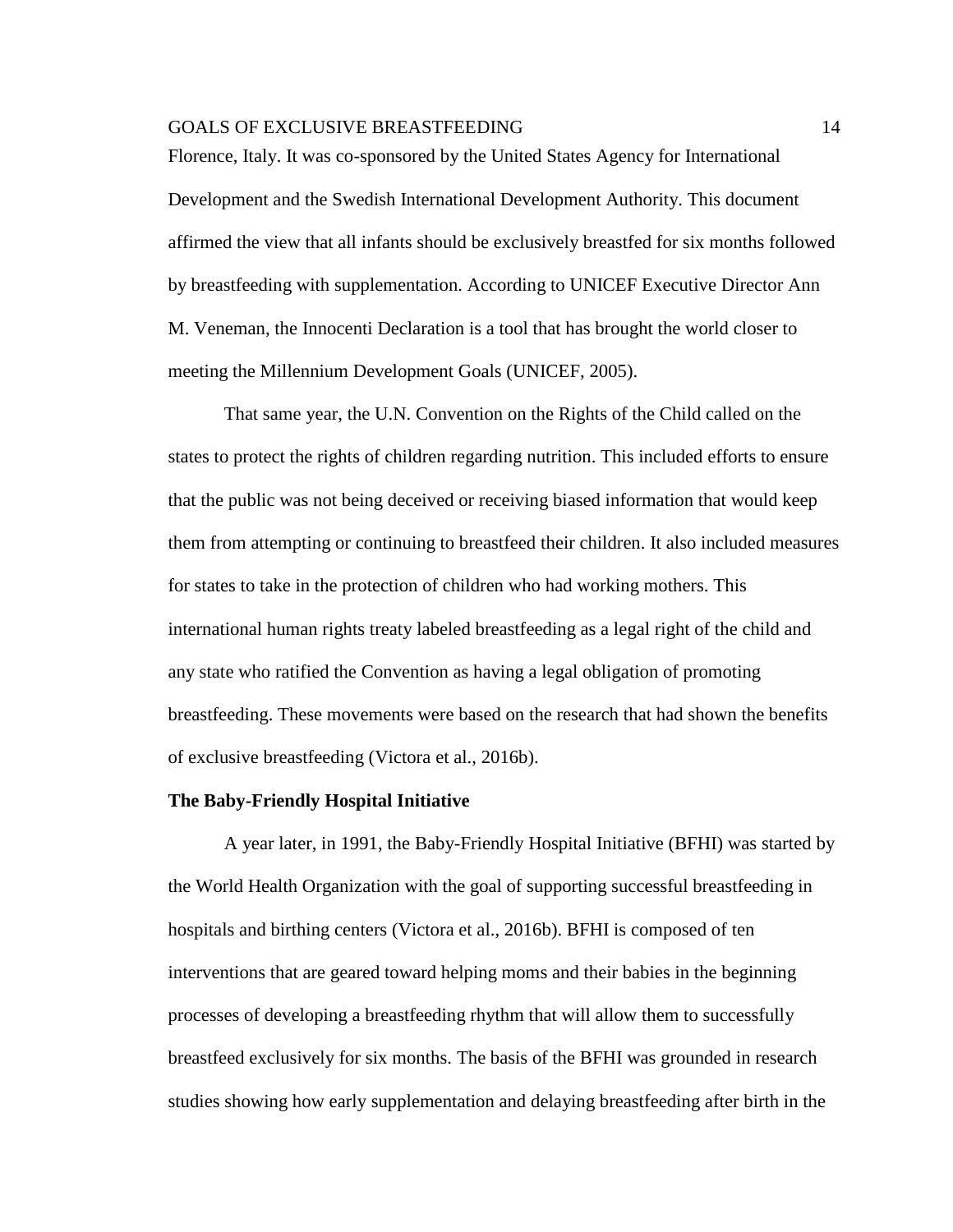hospital setting are correlated with lower rates of exclusive breastfeeding afterward. The BFHI gives hospitals a crucial part to play in the maternity stay of mothers that can increase the length of exclusive breastfeeding following discharge (Labbok et al., 2009).

The Ten Steps to Successful Breastfeeding are a set of minimum requirements that need to be met for a healthcare facility to be deemed "Baby-Friendly." To attain Baby-Friendly status, every facility needs to do the following:

- 1. Have a written breastfeeding policy that is routinely communicated to all health care staff.
- 2. Train all health care staff in skills necessary to implement this policy.
- 3. Inform all pregnant women about the benefits and management of breastfeeding.
- 4. Help mothers initiate breastfeeding within a half-hour of birth.
- 5. Show mothers how to breastfeed, and how to maintain lactation even if they should be separated from their infants.
- 6. Give newborn infants no food or drink other than breastmilk unless medically indicated.
- 7. Practice rooming-in; allow mothers and infants to remain together 24 hours a day.
- 8. Encourage breastfeeding on demand.
- 9. Give no artificial teats or pacifiers (also called dummies or soothies) to breastfeeding infants.
- 10. Foster the establishment of breastfeeding support groups and refer mothers to them on discharge from the hospital or clinic. (Yotebieng et al., 2015, p. e548)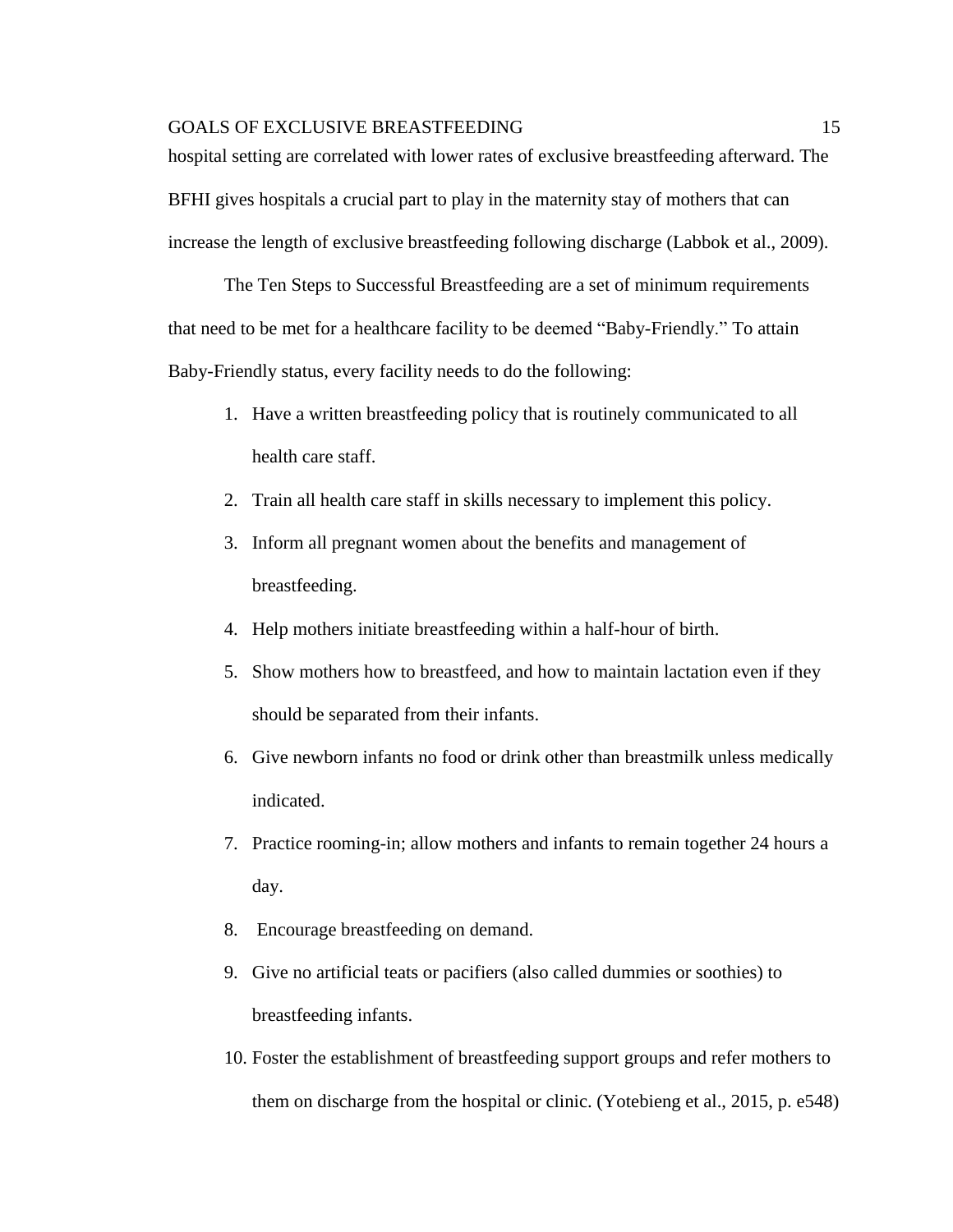# GOALS OF EXCLUSIVE BREASTFEEDING 16 At this point over 20,000 hospitals in the world are distinguished as Baby-Friendly (UNICEF, 2005).

#### **Healthy People 2020**

Healthy People 2020 was developed by the United States government in order to outline a list of objectives that aim to decrease illness, premature deaths, disabilities, and health disparities in the United States. This document is managed by the Office of Disease Prevention and Health Promotion (ODPHP) at the Department of Health and Human Services. One of the objectives listed as a goal for the year 2020 is to increase the proportion of infants who are breastfed. This goal is split among five specific objectives, including to increase the proportion of infants who are breastfed at six months to 60.6% and to increase the proportion of infants who are exclusively breastfed through six months to 25.5%. Although these goals are specific to the United States, they are similar to the global goals set forth by the World Health Organization and UNICEF. The World Health Assembly (WHA), which is basically the decision-making group of the World Health Organization, developed a set of goals in 2012 that looked forward to 2025. The global target set forth for the WHA in relation to breastfeeding is that, by the year 2025, the rate of exclusive breastfeeding in the first six months reaches at least 50% (United States, 2010).

#### **Global Breastfeeding**

The policies that have been developed in the past, including the Innocenti Declaration, the Baby-Friendly Hospital Initiative, and others, work toward increasing the global rates of breastfeeding. Through these programs and the people involved, more than 20,000 hospitals in 150 countries can be labeled as Baby-Friendly. Over 60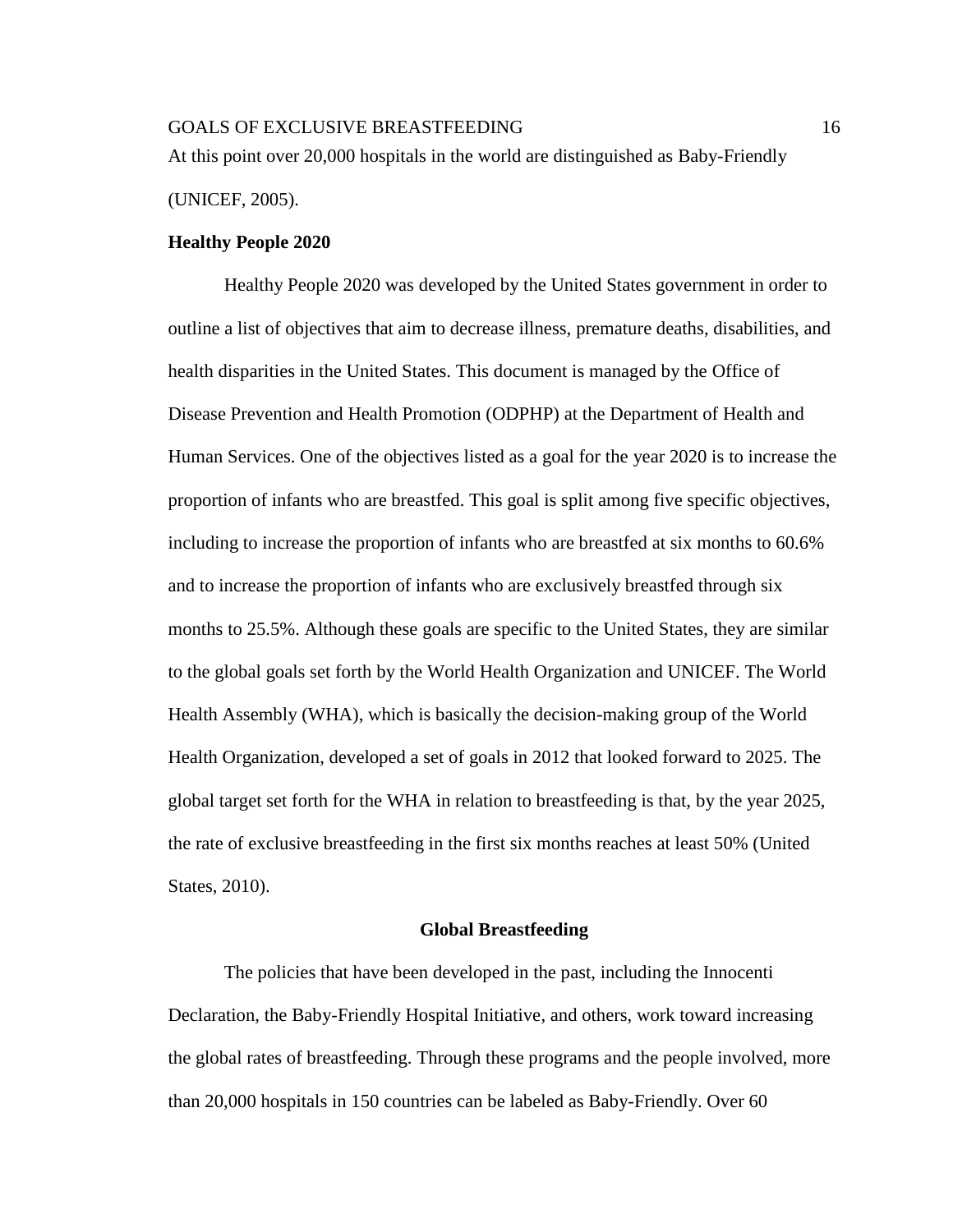countries have regulations that execute the International Code of Marketing of Breastmilk Substitutes. This health policy framework derived from the World Health Organization lays out guidelines for the producers and sellers of infant formula in the hopes of ensuring the proper use of breast-milk substitutes, including any marketing and distribution (World Health Organization, 1981). In addition, many countries have a national breastfeeding authority in place (UNICEF, 2005).

Yet more is needed in addition to the programs that are already in place if substantial goals are going to be met. As mentioned previously, the global goal of the World Health Assembly is for exclusive breastfeeding rates to reach at least 50% by 2025. When examining the trends around the world, low-income and middle-income countries with data show that exclusive breastfeeding rates went up from 25% in 1993 to 37% in 2013. Similarly, during the same time span, data on the wealthiest 20% in each country shows that breastfeeding increased from 16% to 35% (Victora et al., 2016b). When compared with the goal that has been set forth by the World Health Organization to increase the rate of exclusive breastfeeding to at least 50%, these statistics obviously still fall short (Global Nutrition Report, 2015).

Labbok et al. wrote this in the Baby-Friendly Hospital Initiative: Revised, Updated and Expanded for Integrative Care:

The BFHI has measurable and proven impact, however, it is clear that only a comprehensive, multi-sector, multi-level effort to protect, promote and support optimal infant and young child feeding, including legislative protection, social promotion and health worker and health system support via BFHI and additional approaches, can hope to achieve and sustain the behaviours and practices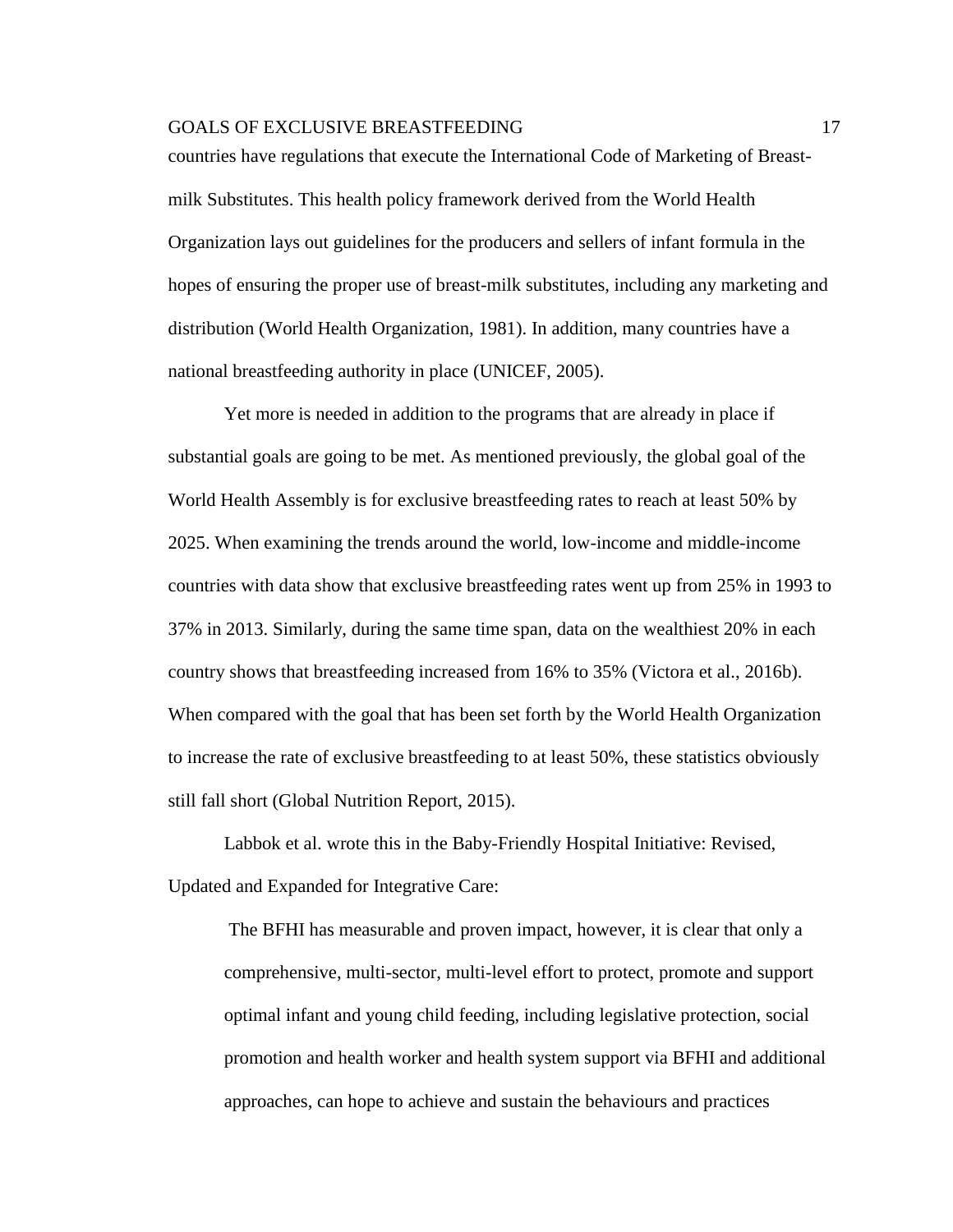necessary to enable every mother and family to give every child the best start in life. (2009, p. 1)

As they acknowledged, more must be done to increase the global trend toward exclusive breastfeeding. What issues are playing into the results that are being seen? A closer look at the determinants of breastfeeding can help put focus on areas that need further attention in order to increase exclusive breastfeeding rates (Labbok et al., 2009).

#### **Determinants of Breastfeeding**

#### **Maternal Attitudes**

Many factors contribute to a woman's decision to breastfeed her infant. Often the woman's attitude, including her own intention of breastfeeding during her pregnancy and her own self-efficacy, is one of the strongest predictors of whether exclusive breastfeeding will occur. A woman has generally decided on her own intentions of how she will nourish her baby (breastfeeding or not) by the third trimester (Victora et al., 2016b). In the study mentioned earlier, performed by the PROMISE-EBF group, one of the subgroups was a group of HIV-positive South African women who were breastfeeding. More than two-thirds of these women had previous intentions while they were still pregnant to not breastfeed their infants. However, they eventually decided to breastfeed instead of facing a stigma with accepting free formula milk. This stigma came from the idea that the women would be assumed to be HIV-positive if they decided to accept free milk from clinics. To this population of mothers, free formula meant that the women were sick and not able to breastfeed (Nor et al., 2012). Later, their original intention not to breastfeed during the antenatal period was the strongest predictor of early cessation of breastfeeding for this population (Doherty et al., 2012). The Theory of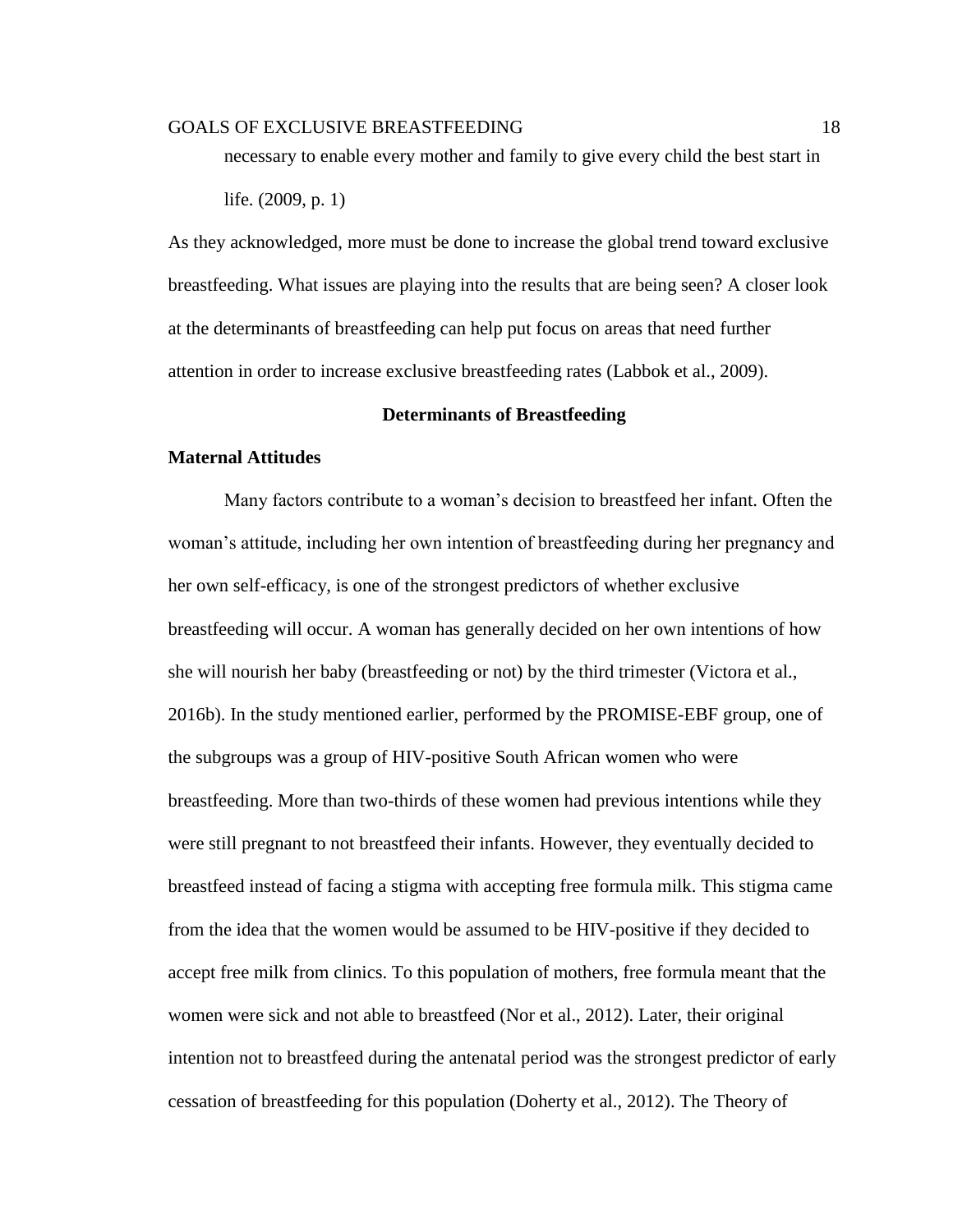Planned Behavior (TPB) states that intent is an immediate antecedent to producing a change in behavior. This theory has been studied in the postpartum setting among women who are breastfeeding. Much evidence has been found on the effectiveness of this theory in predicting breastfeeding behavior in women. Looking closer at the intent of breastfeeding in the antenatal period logically leads to the idea that these women hold a positive view of breastfeeding and its norms (Hamade, Chaaya, Saliba, Chaaban, & Osman, 2013).

In two other studies, one done in Midwest United States and another done in regional Queensland, self-efficacy was found to play a part in the length of breastfeeding. Mothers with a greater level of confidence and self-efficacy in breastfeeding at two weeks after birth were more likely to breastfeed for six months than those who had a lower level of confidence (Cox, Binns, & Giglia, 2015; O'Brien, Buikstra, & Hegney, 2008).

#### **Workplace Attitudes**

In the United States and other countries where many women are in the workplace, women often experience negative reactions from coworkers or employers who are uncomfortable with breastfeeding or pumping while at work (Victora et al., 2016b). However, nursing mothers may have no options for an adequate maternity leave. A community-based cluster-randomized trial done in South Africa by the PROMISE-EBF group in 2012 showed that South African women who were providing their own income were twice as likely to quit breastfeeding completely by week 12 compared to those who were not providing their own income. The researchers attributed this to a lack of or vastly inadequate provision of maternity leave (Doherty et al., 2012). Researchers from the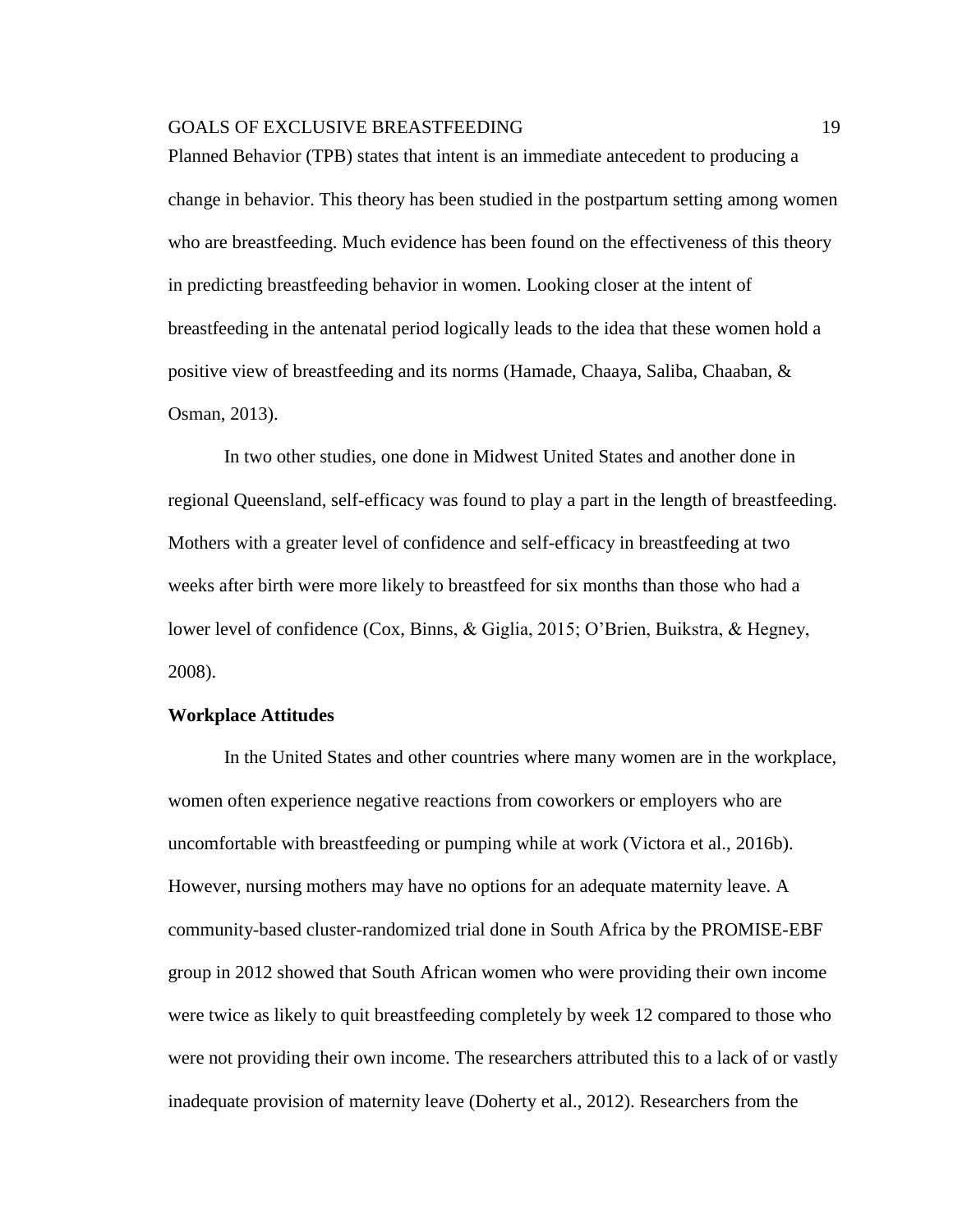*Lancet* Breastfeeding Series Group estimated that when a woman only has a short maternity leave of less than six weeks, she is four times more likely to either not breastfeed at all or to stop breastfeeding early (Victora et al., 2016b).

#### **Quality of Knowledge Gained from Professionals**

Nurses and physicians play a key role in influencing a woman's feeding practices. One of the most pressing responsibilities is to educate their patients on topics involving health and wellness. Breastfeeding is an area that women need much education on in the hospital. A study done in Brazil in a Primary Health Care Unit analyzed twenty breastfeeding mothers and their experiences with breastfeeding. Many of the women communicated that when their babies cried, they assumed that it was because they were still hungry even after being breastfed. The mothers called their milk "weak," indicating their belief that their breastmilk was not substantial enough to fulfill their child's nutritional needs. Furthermore, the more their infants cried, the more likely the mothers were to introduce other foods and wean their infants early. This false thinking points to a shortfall in communication between the healthcare workers and the mothers. The healthcare workers failed to teach the moms that their babies would experience normal difficulties when coping to life outside the womb. Their crying was most likely not related to the fact that their moms were not producing *adequate* breastmilk (Frota, Lopes, Lima, Branco Sales, & Bruno da Silva, 2016). Although each infant is different and requires different amounts of breastmilk, the proper ways to assess adequate milk supply and infant intake involve assessing the frequency and characteristics of wet diapers and the amount of daily and weekly weight gain of infants. The healthcare workers were not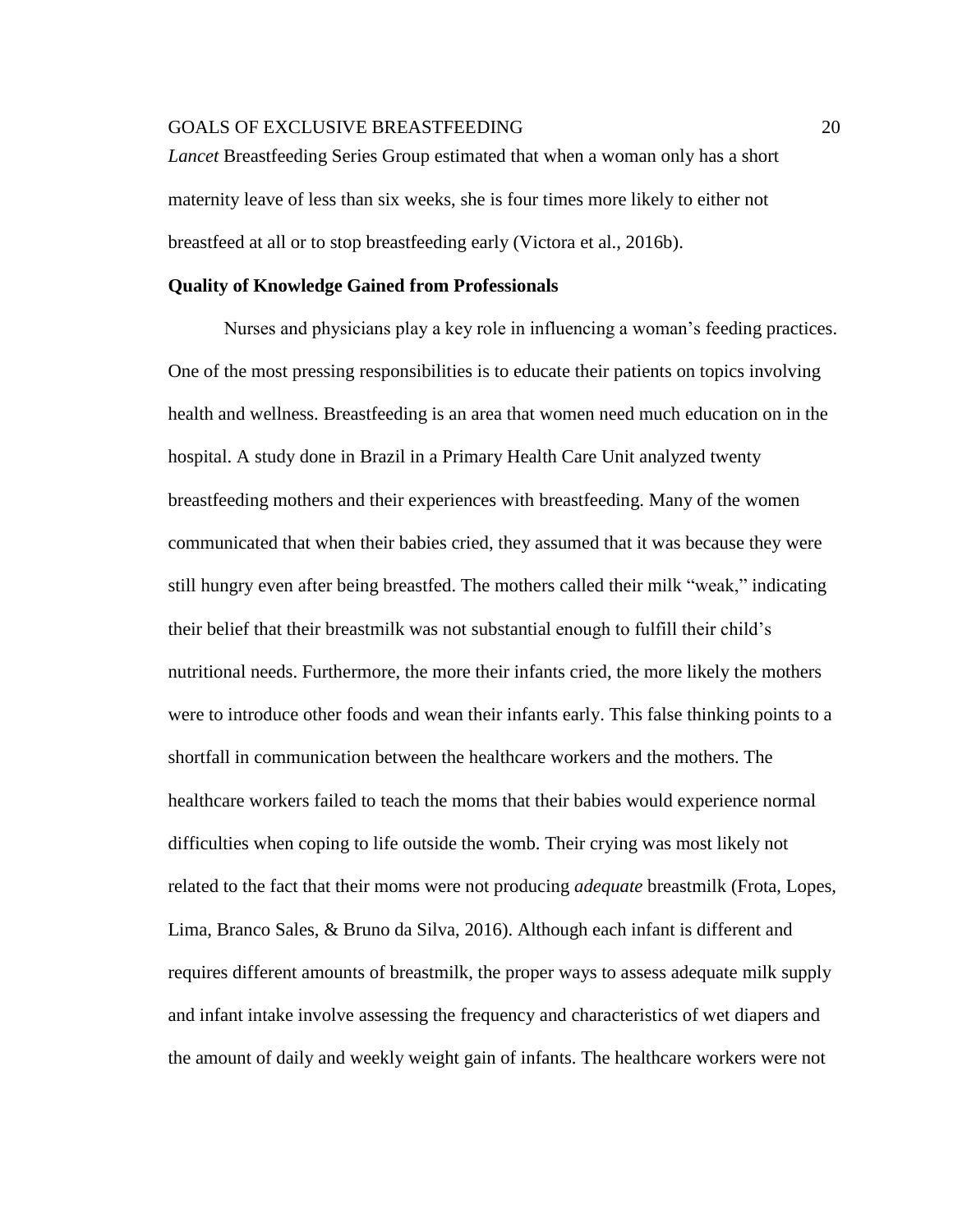thorough in educating the mothers in how to adequately assess their infant's intake (Gatti, 2008).

To facilitate positive learning outcomes, health professionals should be prepared to listen to mothers and their concerns. Each mother's situation is different and will present unique challenges. It is imperative that health professionals are well-versed in how to educate women in a variety of circumstances on the production and volume of breast milk as well as the techniques in breast handling (Frota et al., 2016). As Victora et al. (2016b, p. 492) have observed: "substantial gaps in knowledge and skills to support breast feeding are reported at all levels of health-care staff."

#### **Recommendations for Better Support and Outcomes**

#### **Professional Support**

One logical suggestion to increase exclusive breastfeeding rates is to increase the professional support given to women after they give birth. Labbok et al. (2009) pointed directly to the tenth step to successful breastfeeding, claiming that support following discharge from healthcare facilities is lacking. Veneman of UNICEF proposed that there is a lack of awareness amongst mothers regarding how much their children could benefit from exclusive breastfeeding and a lack of support from professional health care workers to assist these mothers (UNICEF, 2005). Perhaps there is a lack of breastfeeding guidance from nurses and clinicians in the period soon after birth. Would the addition of even more professional support have a positive effect on breastfeeding trends?

**Early education geared toward exclusive breastfeeding for six months.** Two clinical trials support the conclusion that exclusive breastfeeding rates remain low among mothers *despite* the addition of extra support from health care professionals. The first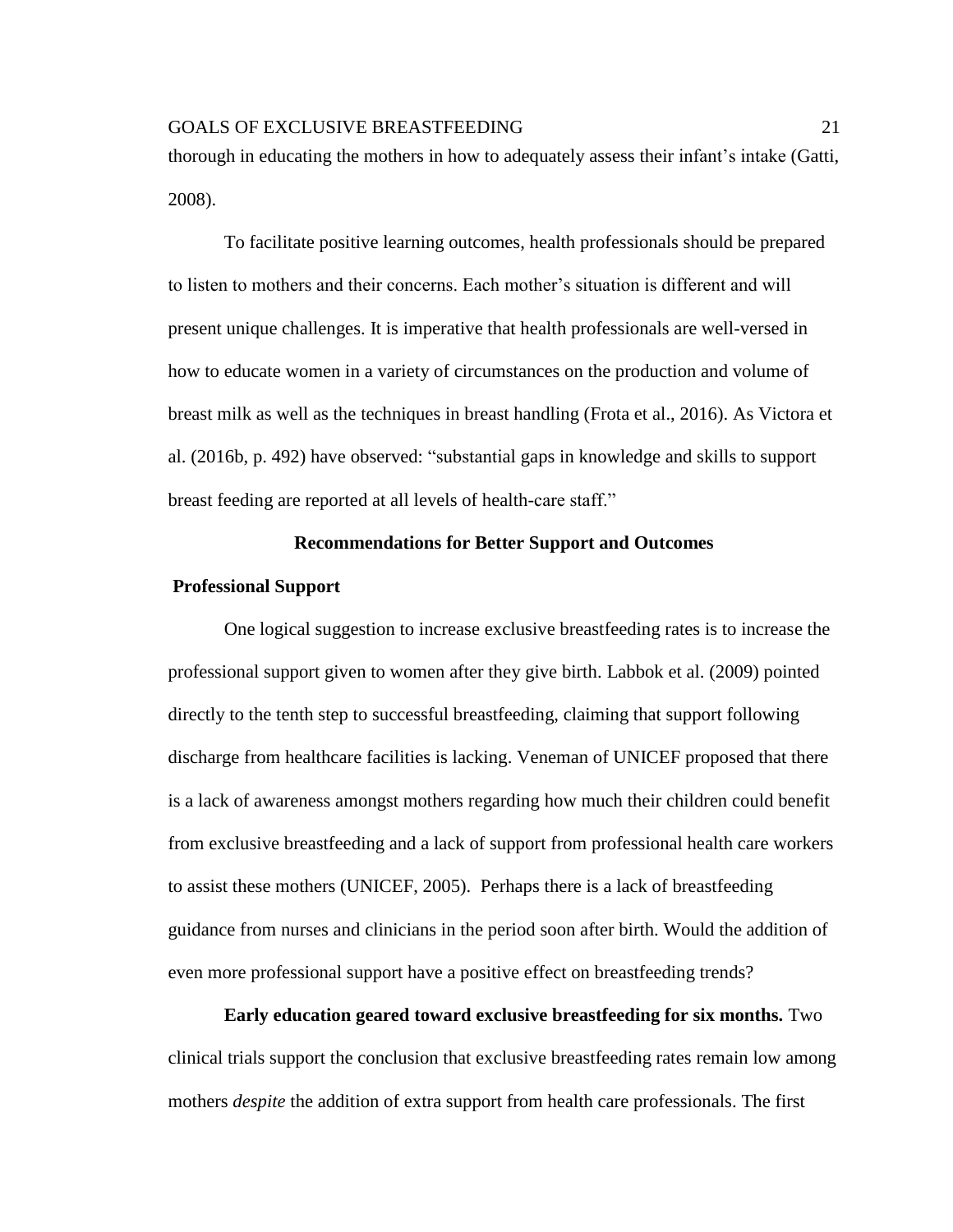study, a Cochrane systemic review done in 2012, observed 56,451 mother/infant pairs among 21 different countries and 52 different breastfeeding support trials. The metaanalyses confirmed that with any support, there was a positive effect on the duration and exclusivity of breastfeeding up to six months post-partum. However, the study showed that the addition of extra *professional* support versus standard care showed no significant difference in breastfeeding outcomes at six months (Fu et al., 2014).

The second study was a cluster randomized controlled trial performed in Hong Kong in 2014 among 722 women. Like the first study, this was done to examine the effects of additional professional support on the rates and outcomes of exclusive breastfeeding. Three randomized groups of primiparous women were created: the first group received standard hospital care, the second group received standard hospital care with an additional three breastfeeding sessions in the hospital, and the third group received standard hospital care with the addition of weekly telephone calls during the first four weeks out of the hospital. It was found that although the overall proportion of women who performed exclusive breastfeeding or who had longer breastfeeding duration increased with the additional support, the women who received extra professional support were no more likely to breastfeed exclusively *up to the six-month mark* than those who received standard care (Fu et al., 2014).

The question that logically follows is this: With the addition of professional support, why was there change in the women's behavior only in the early postpartum period but not up until six months? In the second study, 42.3% of the mothers had no intention from the beginning to exclusively breastfeed their babies up to six months (Fu et al., 2014). There is an issue of mothers not having the desire to even attempt exclusive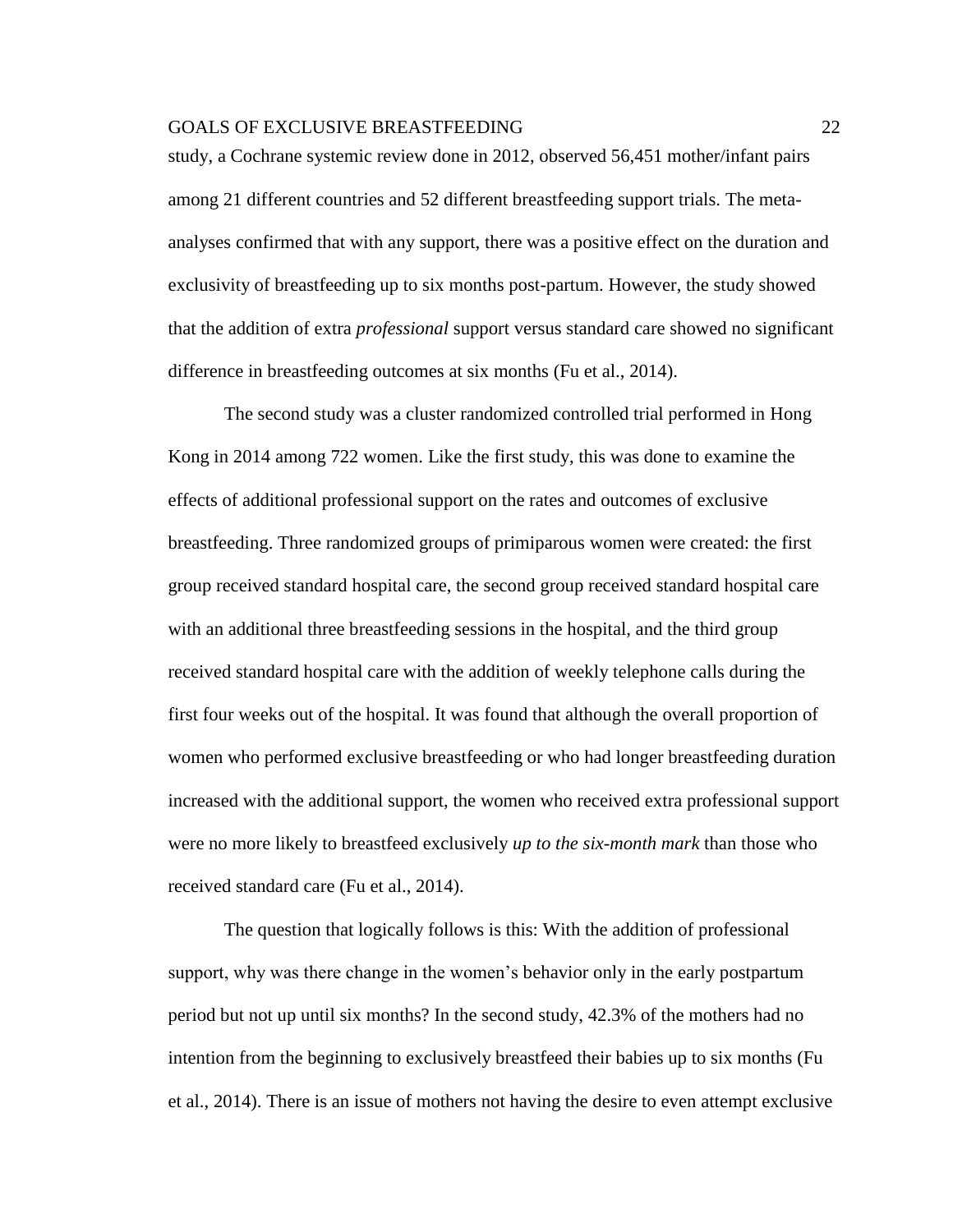breastfeeding. As explored earlier, the intent during the pregnancy period is a strong indicator of whether a mother will exclusively breastfeed her child for six months postpartum. As Dennis (2014) of the University of Toronto proposed, perhaps the reason for this lack of desire to breastfeed exclusively for six months is that the current research in support of breastfeeding has established the benefits of any breastfeeding rather than the unique benefits of exclusive breastfeeding up to six months. Although mothers are being taught and educated in the effects of breastfeeding in general, there is a lack of teaching about the effects of exclusive breastfeeding up to six months. Dennis recognized that the early initiation of breastfeeding in general has gone up over the years, as outlined in the sections above. However, the rates of exclusive breastfeeding are still low, even in low and middle-income countries. He recommended that in order to increase the number of mothers who exclusively breastfeed their babies to the six-month mark, the research in support of breastfeeding needs to focus directly on breastfeeding without supplementation for six months. Consequently following the evidence-based research, education in the healthcare setting will trend toward exclusive breastfeeding for the first six months rather than just *any* breastfeeding (Dennis, 2014).

**Cognitive behavioral therapy.** When discussing education between patients and healthcare workers, communication techniques should be considered. Cognitive Behavioral Therapy (CBT) is a form of communication between a client (patient) and a therapist or healthcare worker. This therapy focuses on changing the client's non-healthy thinking or cognitions that produce unfavorable behaviors and replacing them with healthy thinking to improve behavior. This has been tested in low-literacy populations where routine counselling on breastfeeding by community health workers was found to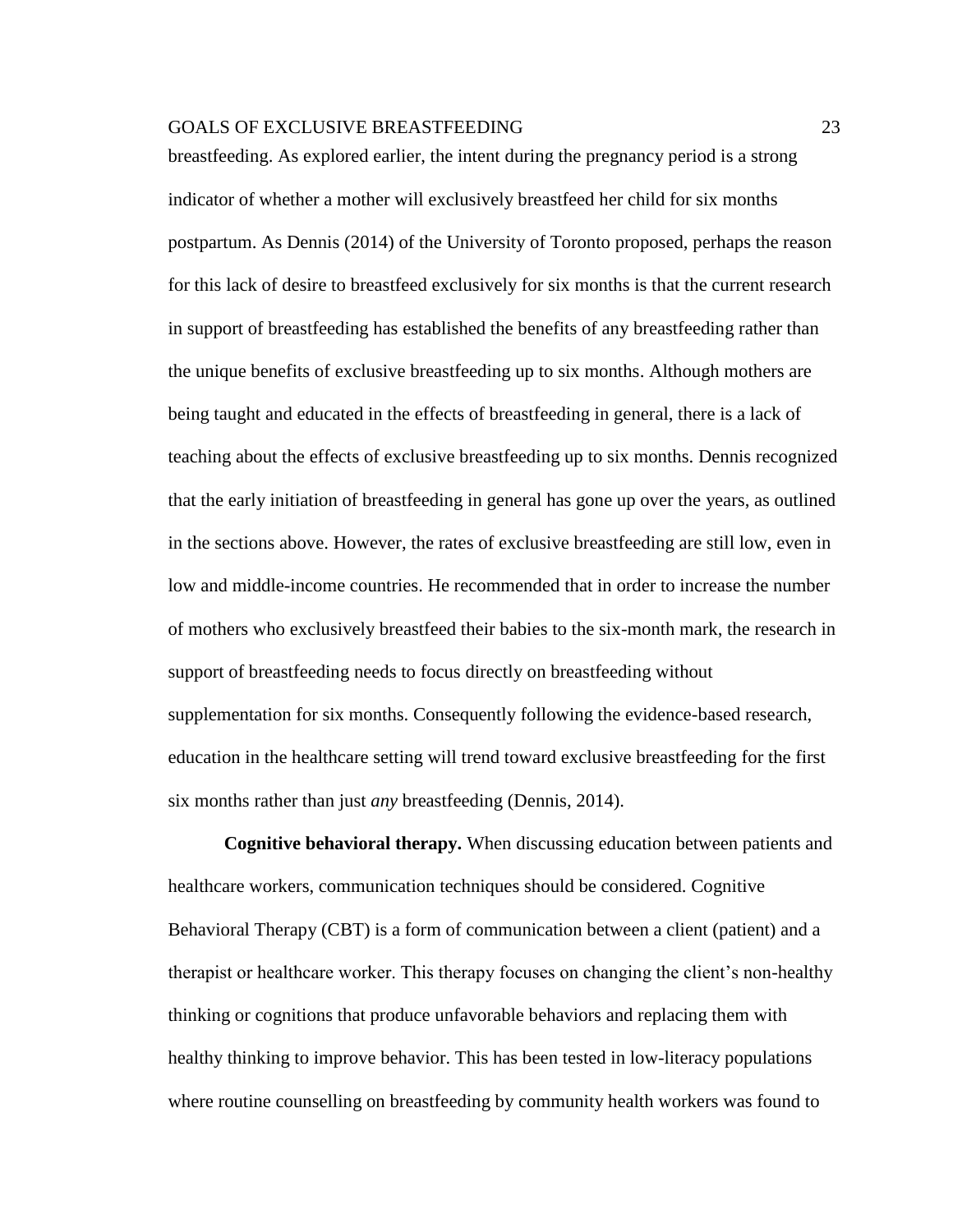be ineffective. CBT techniques were incorporated into the routine process of education and counselling on breastfeeding. The community health workers were able to use psychotherapeutic principles to counsel their patients in a very individualized way, taking into account their personal backgrounds, traditions, and biases. This psychotherapeutic approach puts a high focus on the mother, recognizing that her well-being and attitude greatly influence her own actions. The use of CBT was found to be especially relevant in populations with low-income, low-educated women and deeply embedded cultural practices, yet it could arguably be expanded to other populations with higher educated patients. All individuals have personal biases and faulty beliefs that could be contributing to a poor healthcare decision. Through uncovering and exploring these faulty beliefs and replacing them with evidence-based research and accurate facts, cognitive-behavioral therapy could improve women's attitudes and beliefs about breastfeeding, thus increasing the likelihood of exclusive breastfeeding (Rahman et al., 2012).

**Greater connection between hospital and community support.** In the studies reviewed above, it is helpful to consider the interventions used (in-hospital breastfeeding sessions and phone calls to home) as an attempt to increase support groups for breastfeeding mothers, which is the tenth step in the BFHI. As demonstrated, the support did not produce an adequate result. Labbok et al. (2009) recognized this problem. They said that despite the efforts, results have not been optimal. They suggested that perhaps there is a lack of skill among hospital or facility staff members to influence what happens once the mothers leave that facility and re-enter the community. In the community setting, many times the educators and the support come from volunteers. Because these volunteers may not have the clinical knowledge background that professional health-care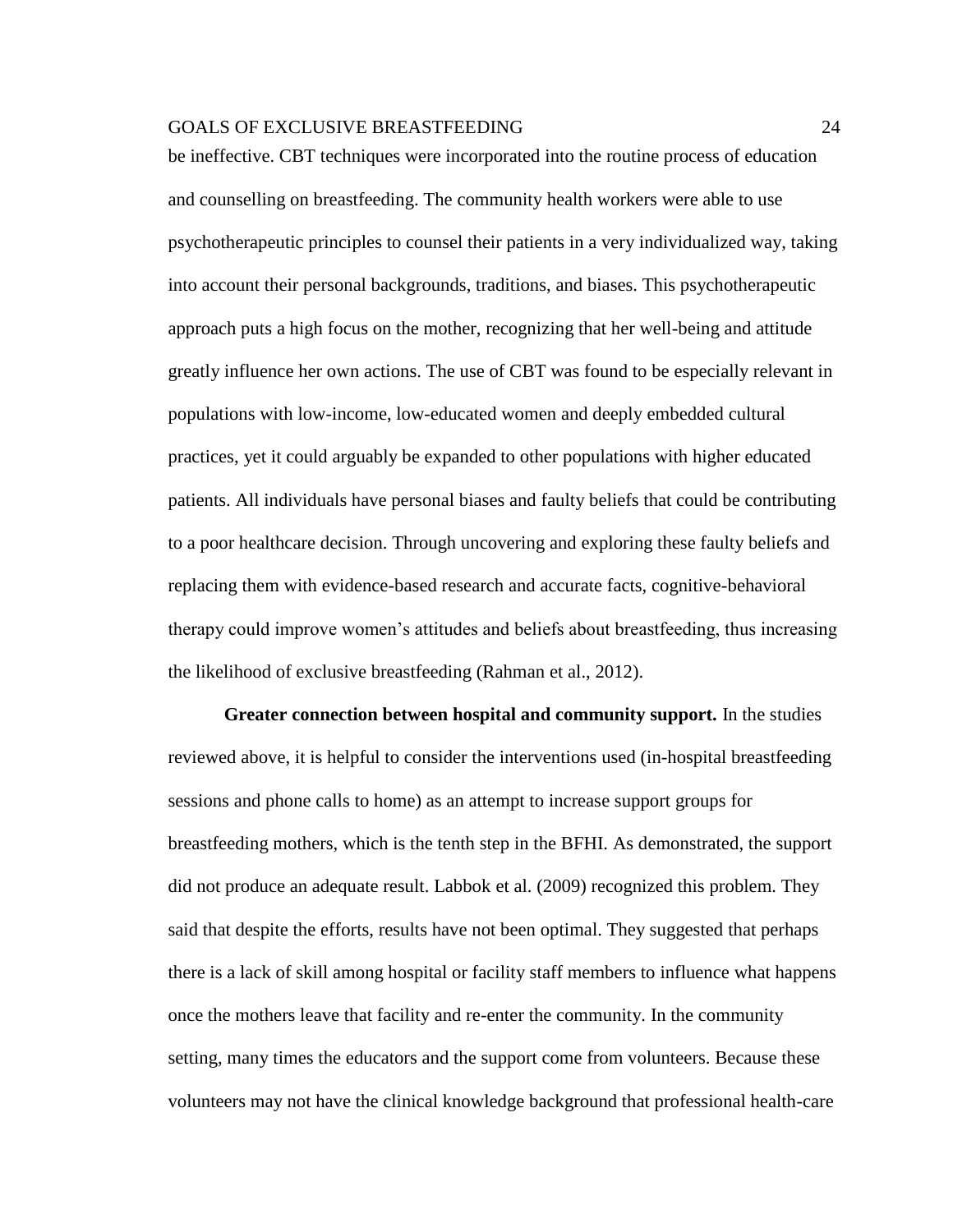personnel have, it is necessary to have refreshers and activities that support the volunteers. In developing countries, most births take place in the community or household setting to begin with. Mothers in these countries are not able to receive the initial support from any professionals (Labbok et al., 2009).

**Professional support in the Baby-Friendly Hospital Initiative.** So what about the professional support that is already recommended in the Baby-Friendly Hospital Initiative? When following the Ten Steps to Successful Breastfeeding, what results do healthcare facilities see in breastfeeding trends? To explore deeper the results of Baby-Friendly breastfeeding support in the outcomes of exclusive breastfeeding, a study was published in the *Maternal and Child Health Journal* in 2015 that studied a group of mothers in Yokohama, Japan. In the face of the BFHI put forth by WHO, still only 8.5% of maternity hospitals are designated as Baby-Friendly in thirty-one developed countries. The study examined the criticism that Baby-Friendly breastfeeding support could actually be mother unfriendly, thus keeping the number of Baby-Friendly facilities relatively low (Hongo, Nanishi, Shibanuma, & Jimba, 2015).

This attitude of the BFHI's being mother unfriendly could have multiple roots. Some Japanese health care providers have a negative view of the initiative because they do not want to put pressure on mothers or make them feel guilty if they decide to formula feed. Other Japanese health care providers believe that the Ten Steps for Successful Breastfeeding that are outlined in the BFHI overlook the perspectives of the mothers and focus too much on increasing the rates of breastfeeding (Hongo et al., 2015).

The cross-sectional study measured the satisfaction of 601 Japanese mothers following the implementation of the BFHI. At their four-month check-ups at two health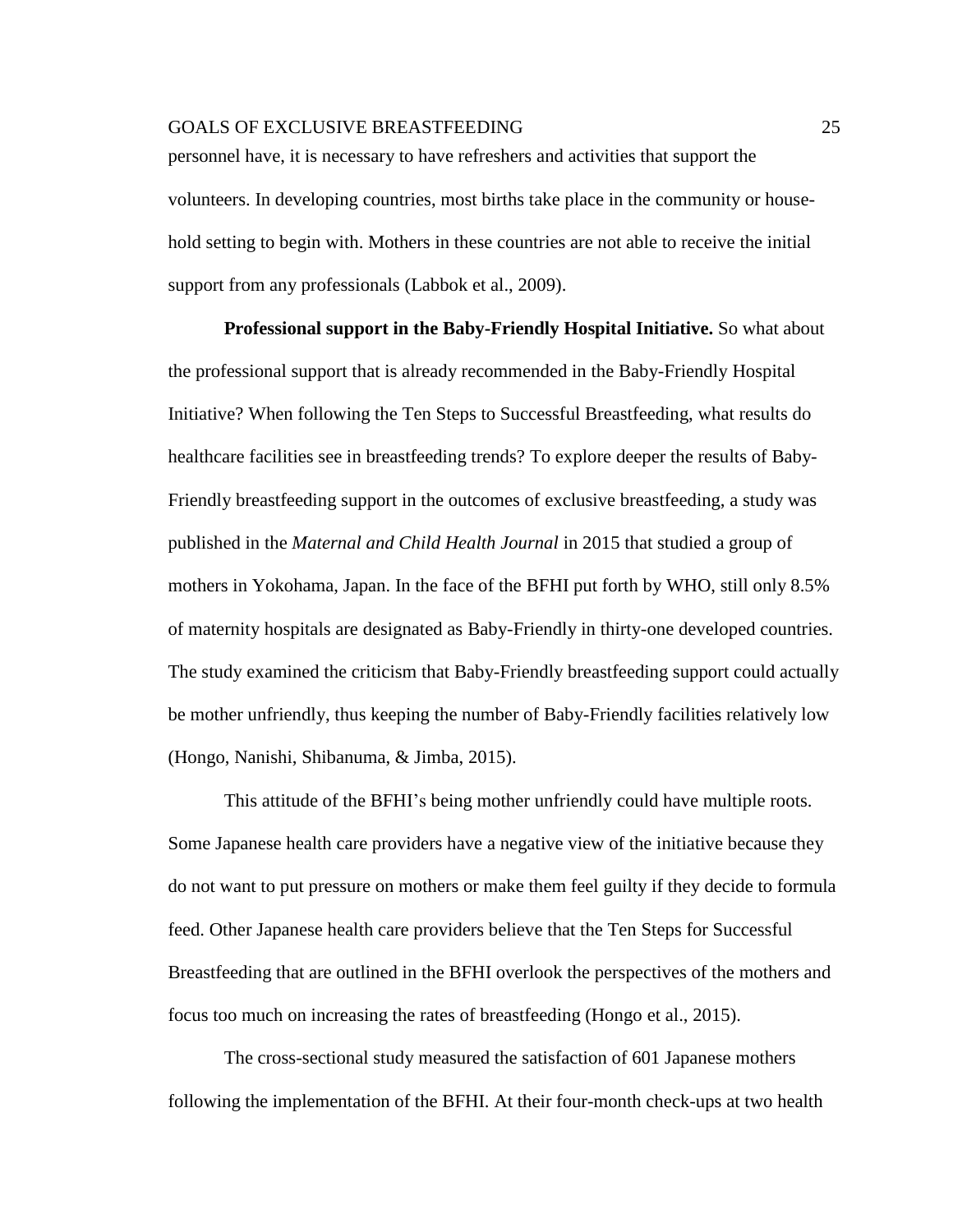wards in Japan, the women completed questionnaires which asked various questions about their experiences with breastfeeding, including support from health care workers and overall outcome. From the women's responses, the study concluded that the best tool to measure the outcome of breastfeeding was to look at the mother's perceived breastfeeding satisfaction at the four-month mark. The majority of women felt the most satisfied with their breastfeeding and they felt that it was the most beneficial to their children when they were encouraged by their healthcare providers to feed on demand and when they started early skin-to-skin contact soon after birth. The commonality between these two factors is the involvement of health-care professionals early in the post-partum period. Starting early skin-to-skin contact and encouraging mothers to feed on demand are both actions that the nurses and physicians have a direct role in from the time of birth to the few days following (Hongo et al., 2015).

From this study it can be concluded that early interaction with mothers and their infants should be sensitive to the mother as well as the infant. The view that the BFHI puts pressure on moms to breastfeed or that it overlooks their perspective is valid. These issues can be avoided by providing education in a manner that is sensitive to each mother's unique situation and health status. Giving factual information to patients about their options is an important responsibility of healthcare professionals. In caring for mothers and babies, education should be readily given to the mother regarding skin-toskin contact and feeding on demand. Questions should be answered, and physicians and nurses should make it a priority to make the woman as comfortable as possible with the process of breastfeeding before she leaves the hospital and reenters the community (Hongo et al., 2015).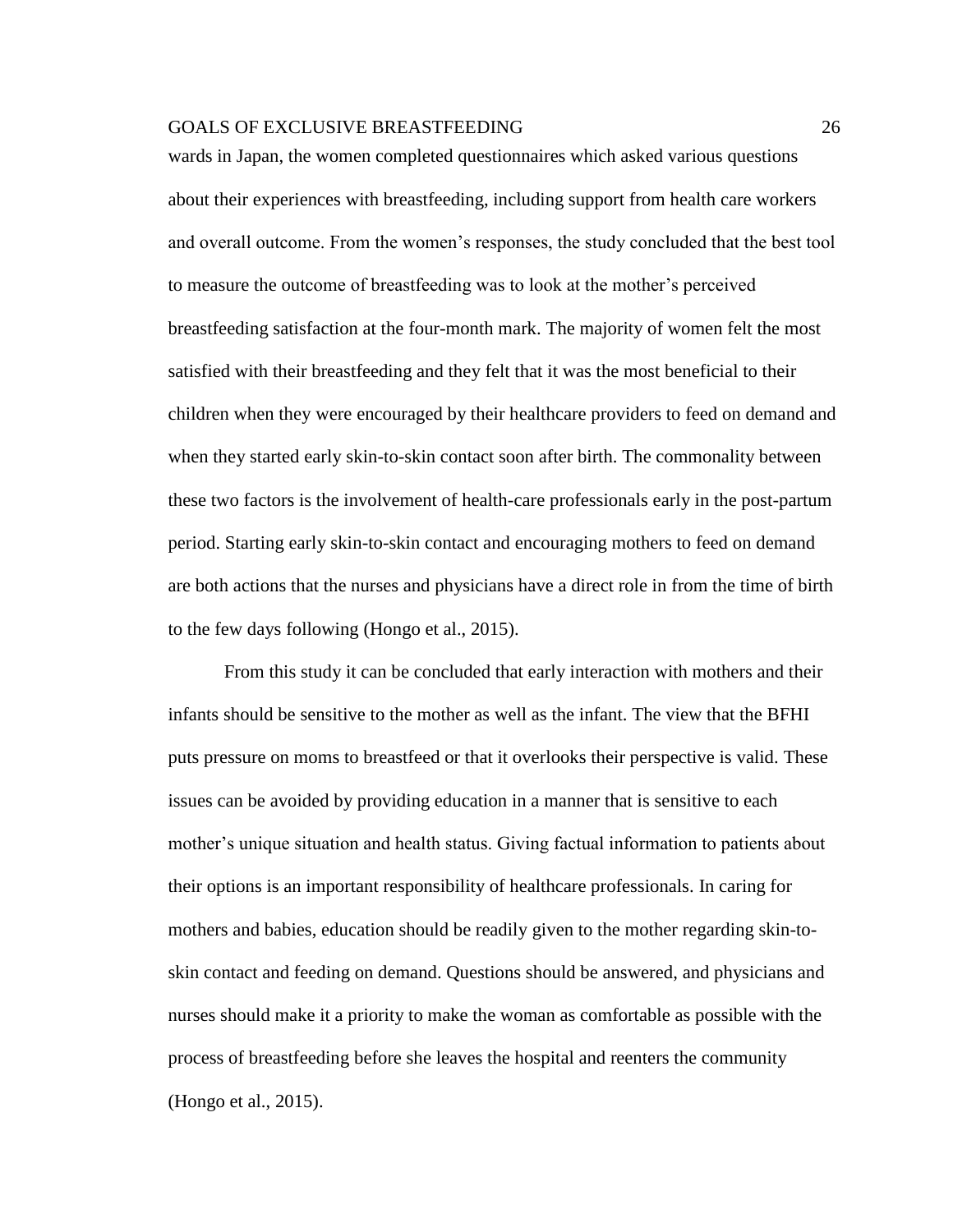#### **The Baby-Friendly Community Initiative**

When the mother and her child leave the hospital or healthcare facility, they enter their own households and communities and are often left on their own to continue with their breastfeeding. As seen in multiple studies, there is a need for greater support in the household and community environment to increase breastfeeding satisfaction, thus increasing the likelihood for mothers to breastfeed exclusively for six months (Hongo et al., 2015). From these observations, the idea of Baby-Friendly Communities has emerged. As a branch off the BFHI, this newer initiative is geared toward the tenth step of successful breastfeeding: support. In many countries, the initial support system is nonexistent because women give birth in the home or in the community setting (Labbok et al., 2009). This model can serve to push Baby-Friendly breastfeeding practices past the hospital and into the community, where most women are having to develop long-lasting breastfeeding habits.

An example of success in the Baby-Friendly Community Initiative (BFCI) is seen in Gambia where the model was tested. Each community that participated trained and certified five women and two men to be part of Village Support Groups on infant feeding. The training of these individuals was found to be very important in the outcome of the BFCI, largely because of the involvement of men. In an area that is commonly thought only to involve women, the men held roles of influence, giving the message that infant feeding and nutrition involved not only the mother, but also the father. Men's involvement and partnership is likely a crucial component of BFCI that will bring sustainability in communities (Labbok et al., 2009).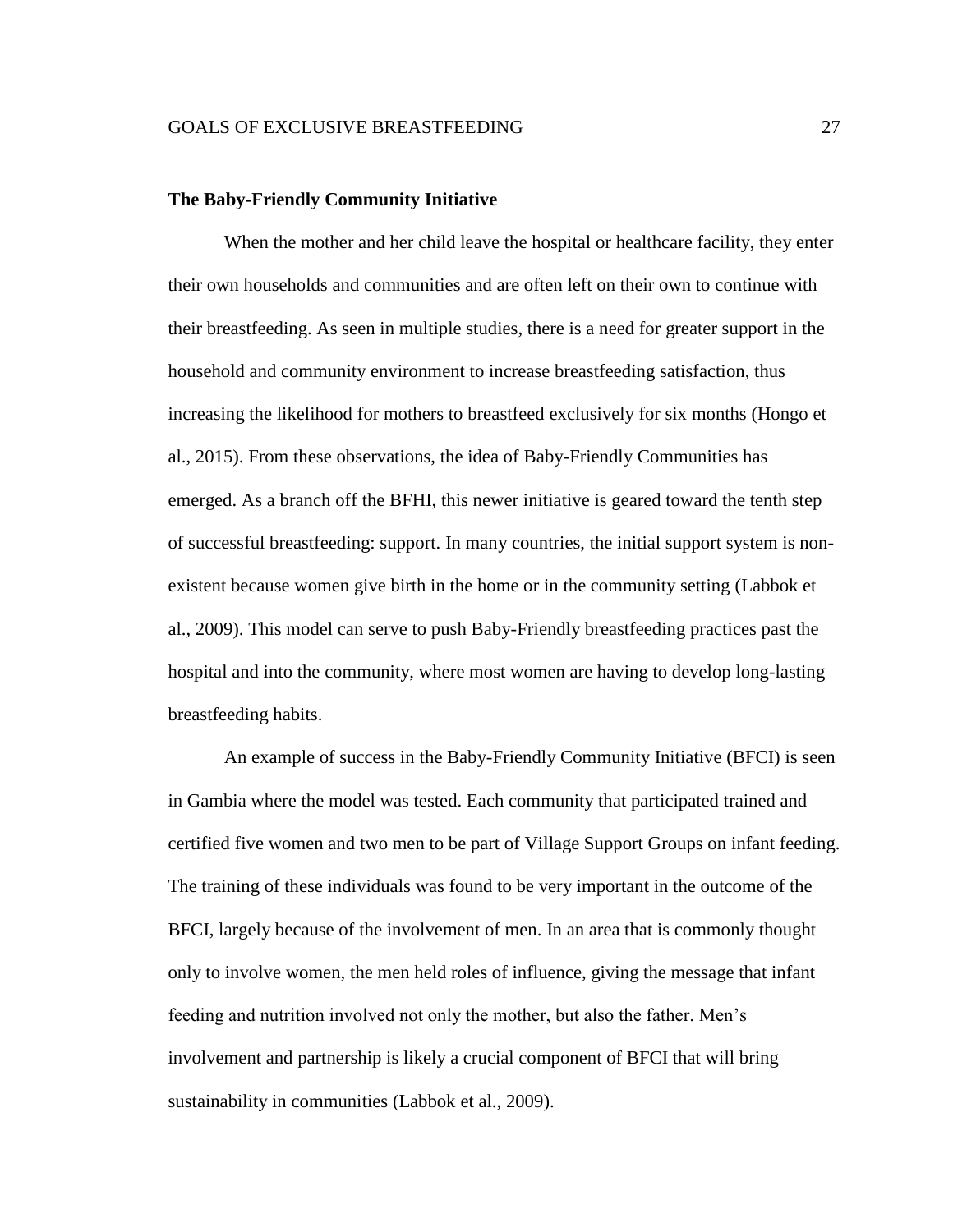During World Breastfeeding Week, politicians, government officials, and international breastfeeding agencies were able to meet in Gambia to discuss recommendations to further Baby-Friendly Communities in the country. Their meeting led to multiple propositions; these included having intensified information, education, and communication (IEC) activities to dispel any traditional taboos and practices that hinder optimal breastfeeding practices, including breastfeeding teaching in school curriculums, and holding similar seminar meetings at the smaller regional and community levels. When these recommendations were implemented, Gambia experienced an increase from 60% to 100% initiation of breastfeeding during the first day out of the womb and a decline in the introduction of foods other than breastmilk at the age of four months from 90% to almost 0%. The effect on exclusive breastfeeding rates at six months were not analyzed. However, it is clear that the community-focused interventions that are seen with Baby-Friendly Communities can dramatically improve breastfeeding trends (Labbok et al., 2009).

#### **Better Workplace Support**

In the twenty-first century, with more women in the workforce than ever before, targeting the workplace to better cater to breastfeeding women could substantially increase exclusive breastfeeding rates. An overview of policies in 182 countries showed that 71% of the countries allowed paid breastfeeding breaks, 4% of countries allowed unpaid breaks, and 25% of countries had no policy in place about breastfeeding breaks. In one analysis, guaranteed paid breaks over the course of six months in order to breastfeed were associated with an 8.9% increase in exclusive breastfeeding rates. In the United States a study was done that showed a 25% increase in breastfeeding at six months with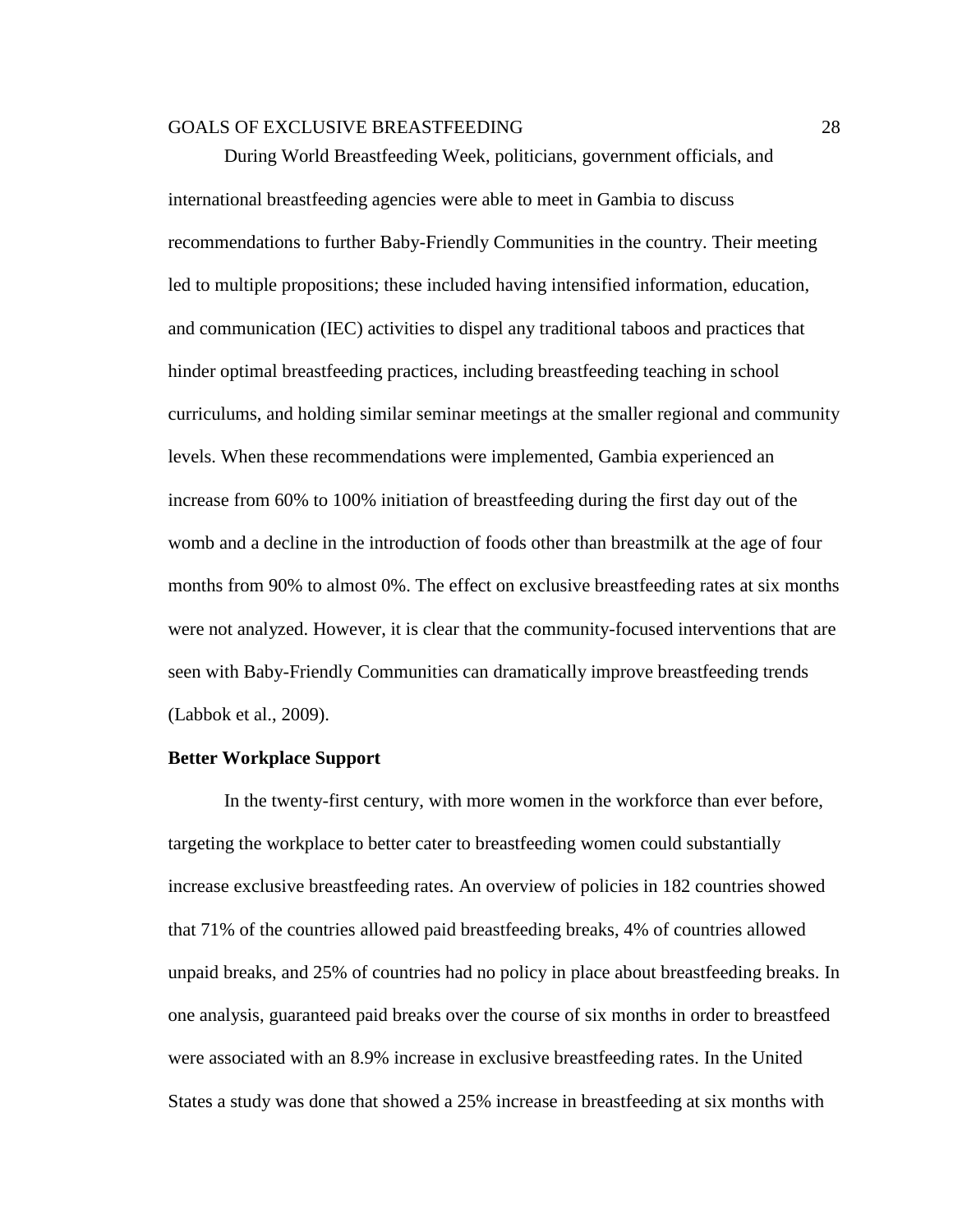the use of lactation rooms and breaks made especially to express breastmilk. The inclusion of lactation rooms and breaks for mothers to nurse or pump could therefore not only increase breastfeeding retention rates, but also benefit employers and companies. These are low-cost interventions that ultimately increase performance in the workplace, workplace retention and commitment, and decrease absenteeism among working mothers (Victora et al., 2016b).

#### **Special Attention to HIV-Positive Mothers**

With the prevalence of the increasing growth of HIV around the world and the high rates of mother-to-child transmission (MTCT), the discussion of breastfeeding versus artificial feeding is vital to determining the safest guidelines for HIV-infected mothers and children. It is estimated that in 15-25% of cases, mothers pass HIV onto their children through pregnancy or delivery. Another 5-20% of infants become infected after birth through breastfeeding. As such, breastfeeding contributes to about a third of all HIV-transmissions from mother to child. Exclusive breastfeeding for six months is associated with a decrease of three to four times in the transmission of HIV compared to non-exclusive breastfeeding or mixed feeding (World Health Organization, 2008). According to the World Health Organization, in middle and high-income countries, replacement feeding can be affordable, feasible, acceptable, sustainable, and safe. In these cases, the total abstaining from breastfeeding is recommended to avoid any risk of transmitting HIV to the infant. For women in countries such as the United States and in Europe, replacement feeding is most likely affordable, feasible, acceptable, sustainable, and safe. In these countries, breastfeeding is often completely contraindicated (Torres, Bedell, Wachira, & Dalmau, 2014).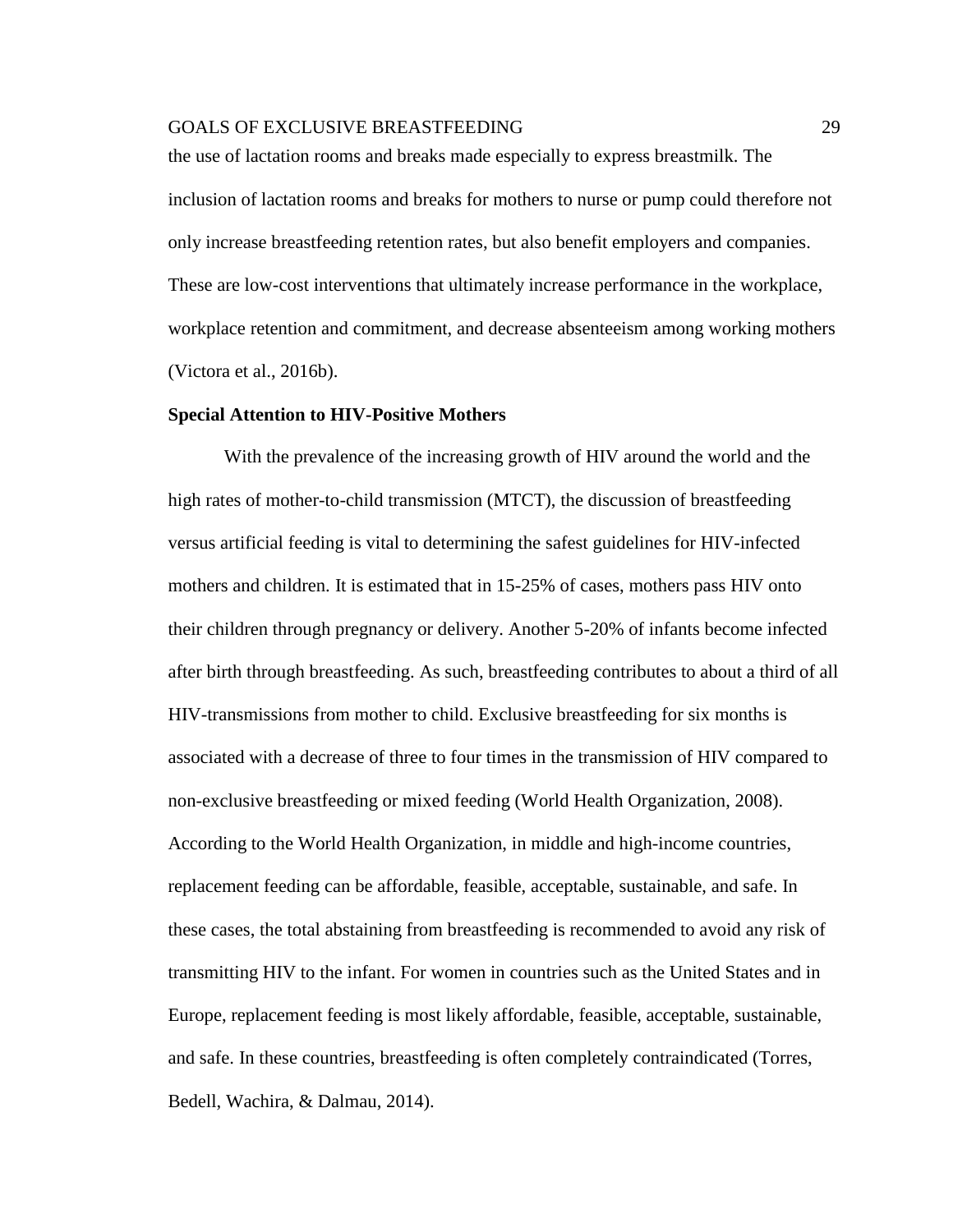In recent years, studies have been done that show a reduction in the risk of mothers passing on HIV to their children through breastmilk if they or their children are taking antiretroviral (ARV) medications during the breastfeeding period (Chasela et al., 2010). The Centers for Disease Control, still recommends that women in the United States abstain from breastfeeding even if they are taking ARVs (Centers for Disease Control, 2014a). There are a couple of reasons for this recommendation. One is because it is impossible to eliminate the risk of an HIV-positive mother transmitting the infection to her child. Another reason is because there is a risk for the infant to build-up ARV resistance in the case that they do develop HIV despite prophylaxis (Torres et al., 2014). Extensive research has been done on the specific recommendations depending on each woman's situation. A common theme is the need for making replacement feeding safer for women with HIV in developing countries who do not breastfeed (World Health Organization, 2008).

#### **Conclusion**

Over the past thirty years, research has shown the distinctive benefits of breastfeeding exclusively for six months before adding any supplemental food into an infant's diet. It is a cost-effective and accessible way for infants to get the best possible nutrition as they grow. As breastfeeding has become more recognized as the goldstandard in infant feeding and decreasing infant mortality, organizations have developed plans and recommendations for countries to use in their healthcare systems. The World Health Organization, UNICEF, and the Office of Disease Prevention and Promotion in the United States (among others) have all developed goals to increase the rates of exclusive breastfeeding around the world. Global rates of exclusive breastfeeding are still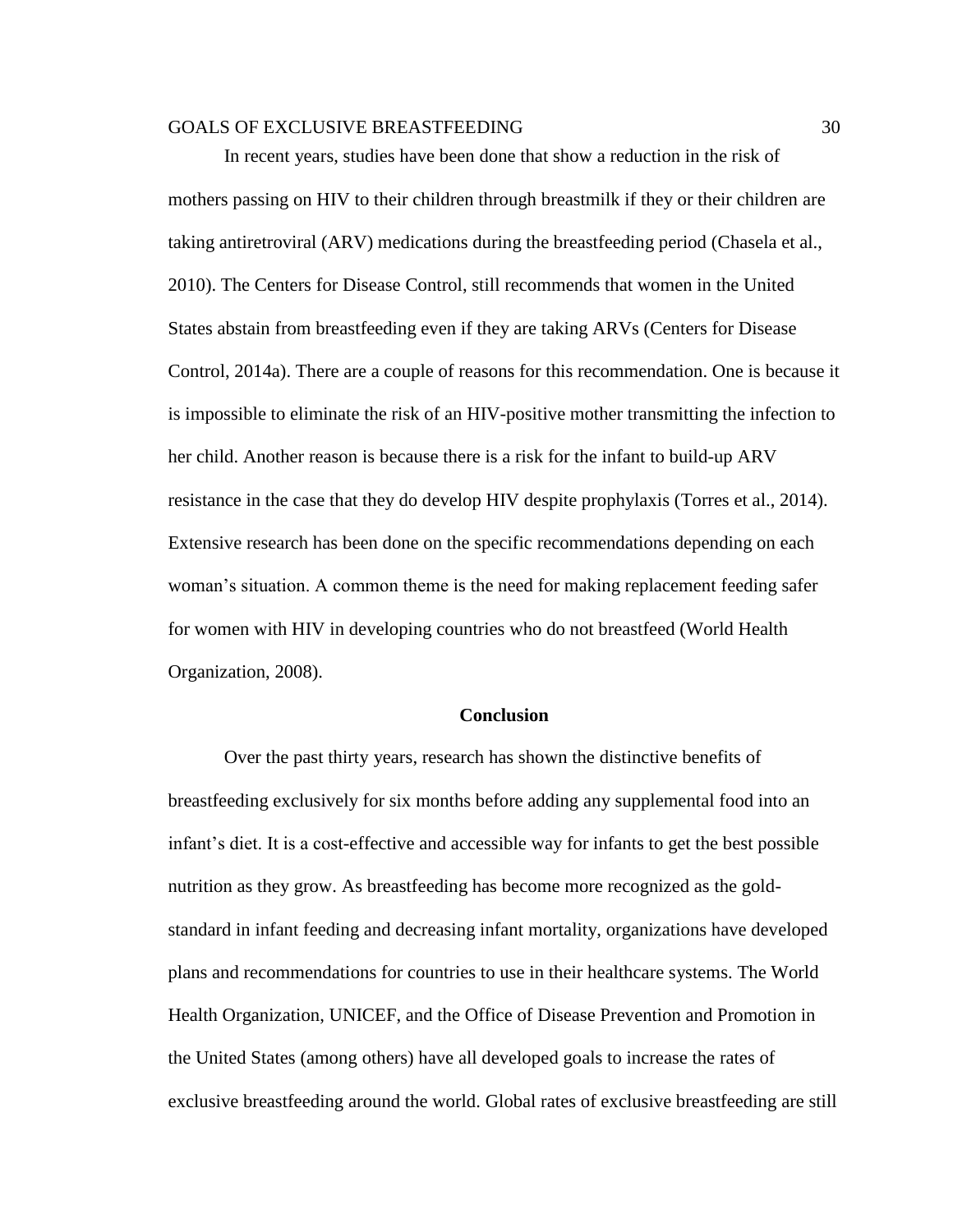running low despite these attempts. Whether from faulty beliefs about or negative attitudes toward breastfeeding, poor opinions from employers, a lack of effective professional support from health care workers, or an underlying health issue such as HIV, many women are not reaching the six-month mark of exclusive breastfeeding. Some women are not even attempting. From reviewing the available literature, a greater level of knowledge about breastfeeding techniques and recommendations of breastfeeding is needed among healthcare professionals. By having a greater depth and width of knowledge, health care workers will better be able to counsel and educate women in whatever unique situation and community setting they are in to follow the best feeding practices to promote health for mothers and infants. In addition, a push toward education in the community is needed, as many women stop exclusive breastfeeding once they leave the healthcare setting and settle into their home and work setting. The BFCI is one such program that could help increase the rates of exclusive breastfeeding in the community setting. Further research should be done to measure the long-term effects of this initiative.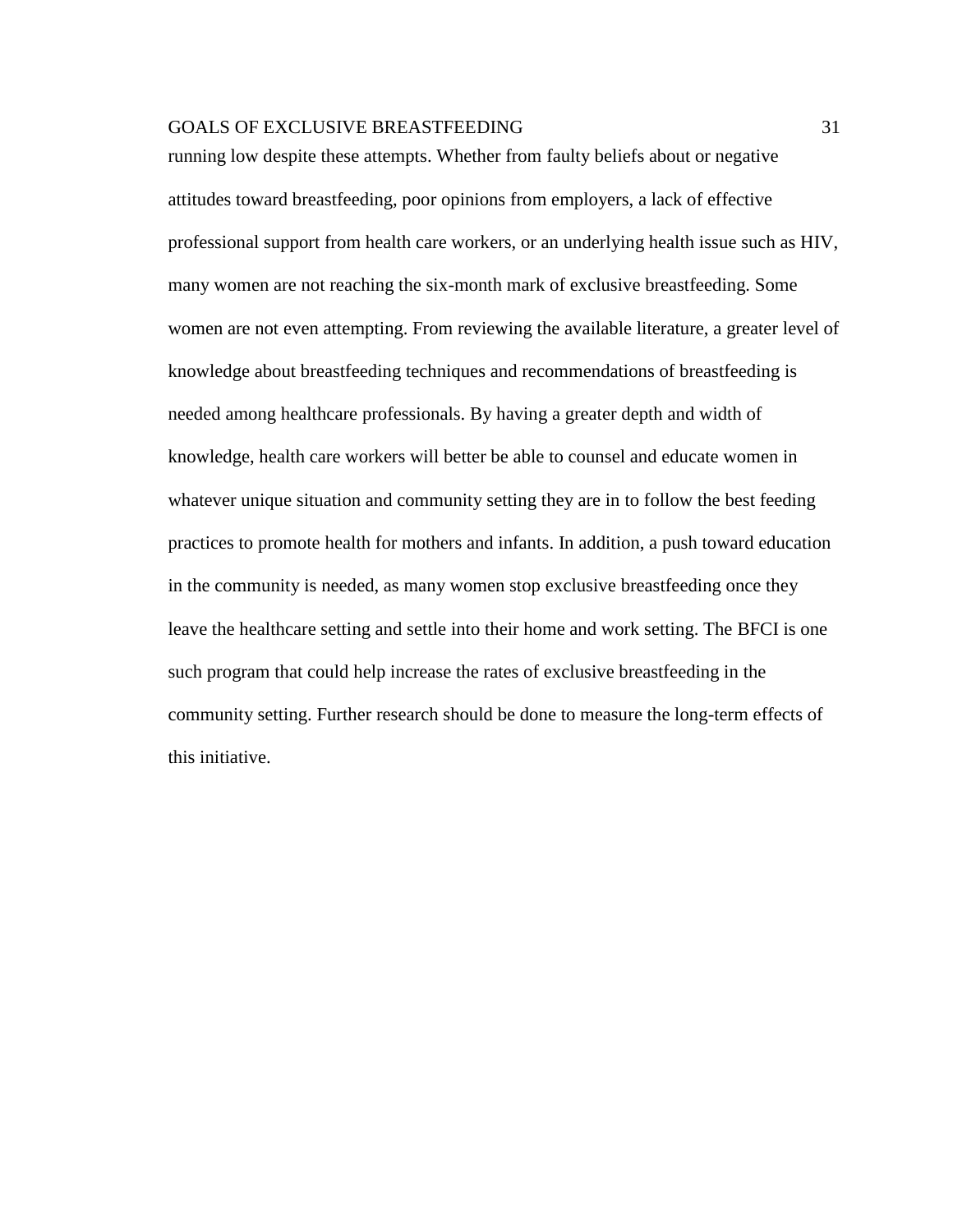Badham, J. (2013). Ensuring optimal breastfeeding and improvements in complementary feeding to improve infant and young child nutrition in developing countries. *Maternal &Child Nutrition*, *9*(1-5). doi:10.1111/mcn.12003

Centers for Disease Control and Prevention (CDC). (2014a). *Breastfeeding: Diseases and conditions – When should a mother avoid breastfeeding?* Retrieved from http://www.cdc.gov/breastfeeding/disease/index.htm

Centers for Disease Control and Prevention (CDC). (2014b). *NCHHSTP social determinants of health.* Retrieved from

<https://www.cdc.gov/nchhstp/socialdeterminants/definitions.html>

- Chasela, C. S., Hudgens, M. G., Jamieson, D. J., Kayira, D., Hosseinipour, M. C., Kourtis, A. P., ...Van Der Horst, C. M. (2011). Maternal or infant antiretroviral drugs to reduce HIV-1 transmission. *New England Journal of Medicine*, *362*, 2271–2281. doi:10.1056/NEJMoa0911486
- Cox, K., Binns, C. W., & Giglia, R. (2015). Predictors of breastfeeding duration for rural women in a high‐income country: Evidence from a cohort study. *Acta Paediatrica, 104*(8), e350-e359. doi:10.1111/apa.
- Dennis, C. (2014). Health professionals need to target exclusive breastfeeding. *BJOG: An International Journal of Obstetrics & Gynaecology, 121*(13), 1684-1684. doi:10.1111/1471-0528.12934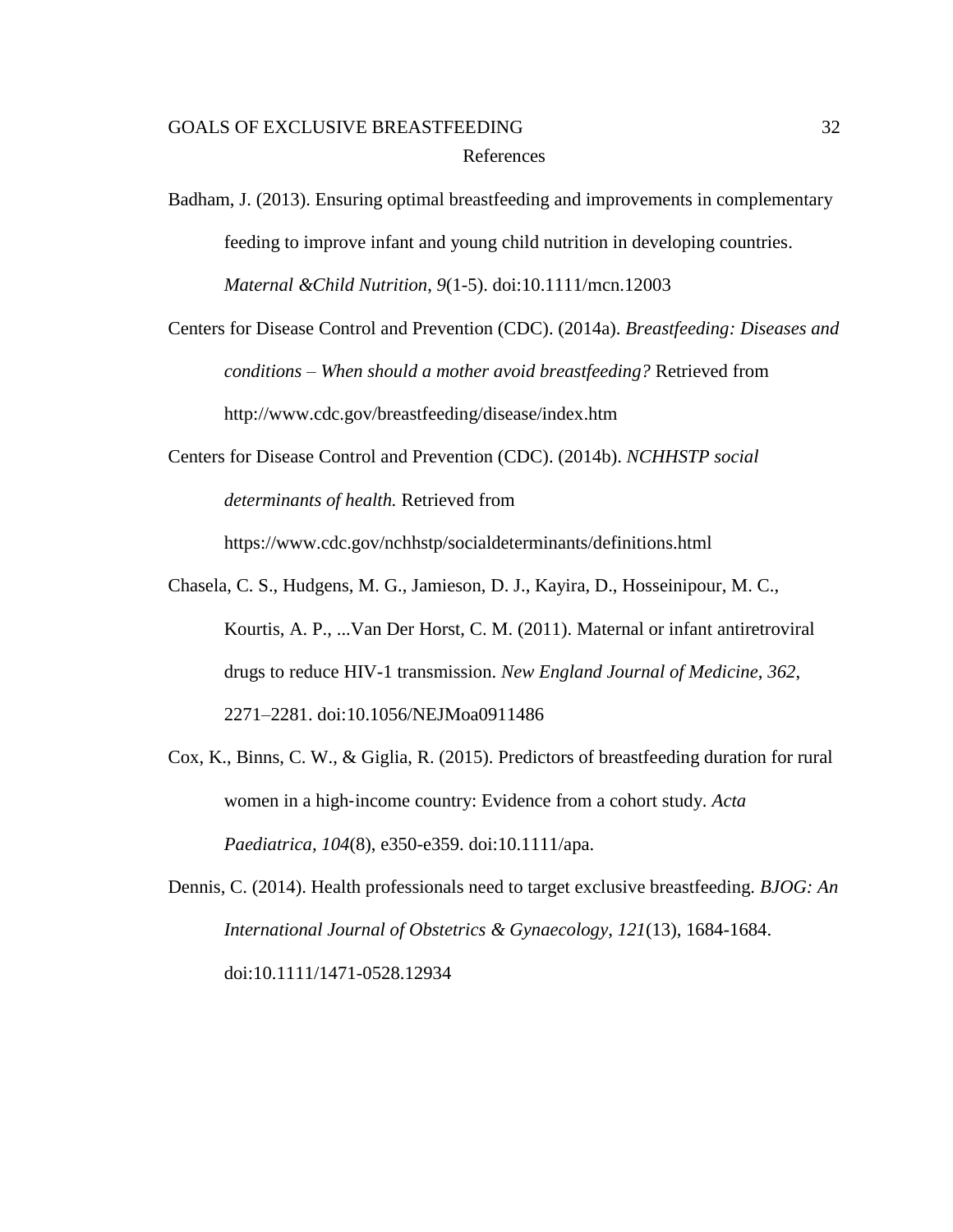- Doherty, T., Fadnes, L. T., Engebretsen, I. M. S., Ekström, E., Tylleskär, T., Sanders, D., . . . Medicinska och farmaceutiska vetenskapsområdet. (2012). Early cessation of breastfeeding amongst women in South Africa: An area needing urgent attention to improve child health. *BMC Pediatrics, 12*(1), 105. doi:10.1186/1471-2431-12- 105
- Frota, M. A., Lopes, M. F., Lima, K. F., Branco Sales, C. C., & Bruno da Silva, C. A. (2016). Interfaces of the discontinuation of breastfeeding. *Acta Scientiarum. Health Sciences, 38*(1), 33-38. doi:

http://dx.doi.org.ezproxy.liberty.edu/10.4025/actascihealthsci.v38i1.28514

- Gatti, L. (2008). Maternal perceptions of insufficient milk supply in breastfeeding. *Journal of Nursing Scholarship: An Official Publication of Sigma Theta Tau International Honor Society of Nursing / Sigma Theta Tau*, *40*(4), 355–363. http://doi.org/10.1111/j.1547-5069.2008.00234.x
- Global Nutrition Report 2015: Actions and accountability to advance nutrition and sustainable development. (2015). *International Food Policy Research Institute,* 9- 26. Retrieved from http://ebrary.ifpri.org/utils/getfile/collection/p15738coll2/ id/129446/filename/129657.pdf
- Greiner, T. (2014, October 20). Exclusive breastfeeding: Measurement and indicators. *International Breastfeeding Journal, 9*(1), 18. doi:10.1186/1746-4358-9-18
- Hamade, H., Chaaya, M., Saliba, M., Chaaban, R., & Osman, H. (2013). Determinants of exclusive breastfeeding in an urban population of primiparas in Lebanon: A cross sectional study. *BMC Public Health, 13*(702). doi: 10.1186/1471-2458-13-702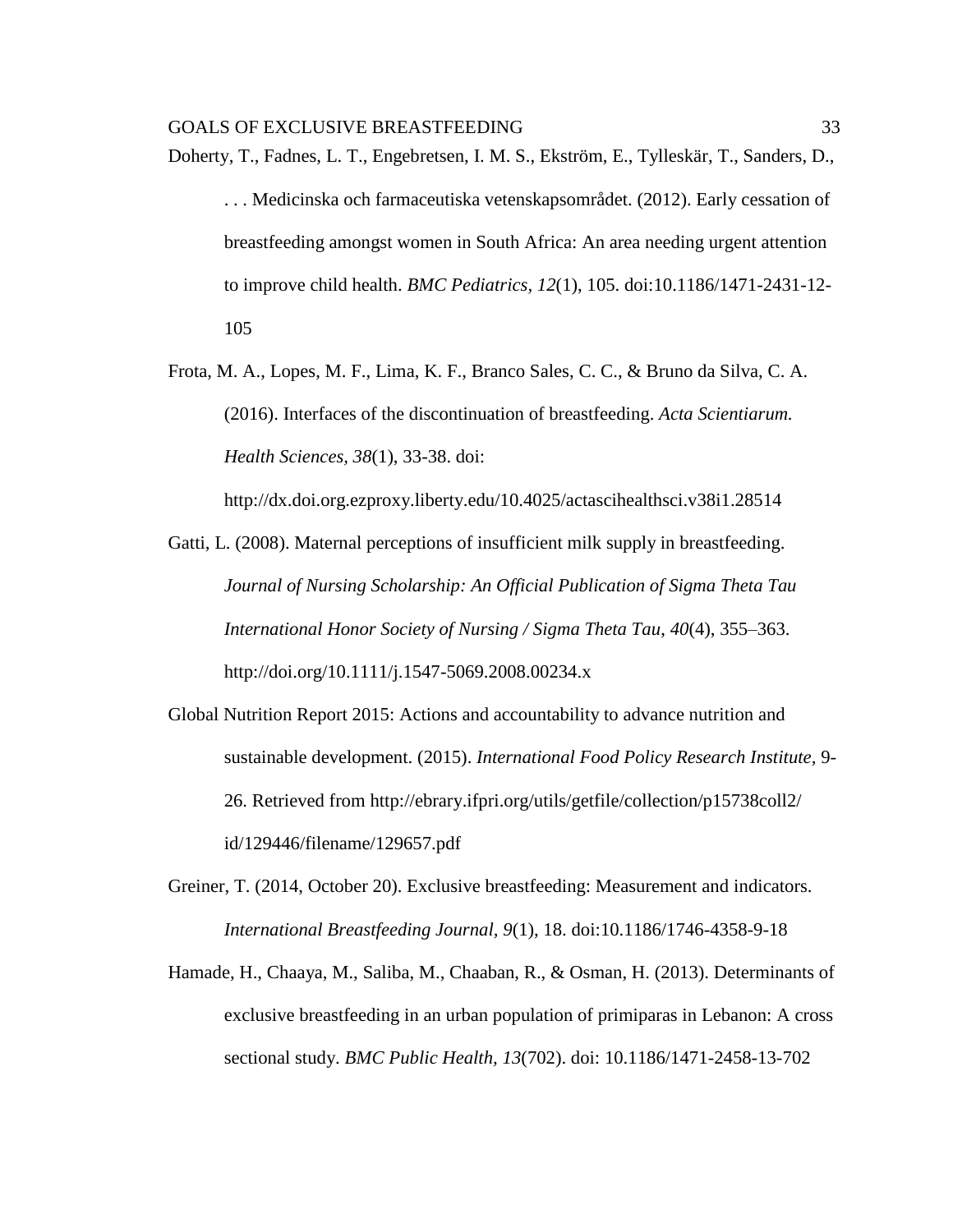Hongo, H., Nanishi, K., Shibanuma, A., & Jimba, M. (2015). Is Baby-Friendly breastfeeding support in maternity hospitals associated with breastfeeding satisfaction among Japanese mothers? *Maternal and Child Health Journal, 19*(6), 1252-1262. doi:10.1007/s109950141631-8

Ip, S., Chung, M., Raman, G., Chew, P., Magula, N., DeVine, D., Trikalinos, T., & Lau, J. (2007). *Breastfeeding and Maternal and Infant Health Outcomes in Developed Countries.* Retrieved from

https://archive.ahrq.gov/downloads/pub/evidence/pdf/brfout/brfout.pdf

- Jones, G., Steketee, R. W., Black, R. E., Bhutta, Z. A., & Morris, S. S. (2003). How many child deaths can we prevent this year? *The Lancet*, *362*(9377), 65–71. doi:10.1016/S0140-6736(03)13811-1
- Kuhn, L., & Aldrovandi, G. (2010). Survival and health benefits of breastfeeding versus artificial feeding in infants of HIV-infected women: Developing versus developed world. *Clinics in Perinatology, 37*(4), 843.
- Labbok, M., Brownlee, A., Clark, D., & Becker, G. (2009). *Baby-Friendly Hospital Initiative: Revised, updated and expanded for integrated care*. World Health Organization. Retrieved from

[http://apps.who.int/iris/bitstream/10665/43593/1/9789241594967\\_eng.pdf](http://apps.who.int/iris/bitstream/10665/43593/1/9789241594967_eng.pdf)

Lamberti, L., Walker, C., Noiman, A., Victora, C., & Black, R. (2011). Breastfeeding and the risk for diarrhea morbidity and mortality. *BMC Public Health*, *11*(3). doi:10.1186/1471-2458-11-S3-S15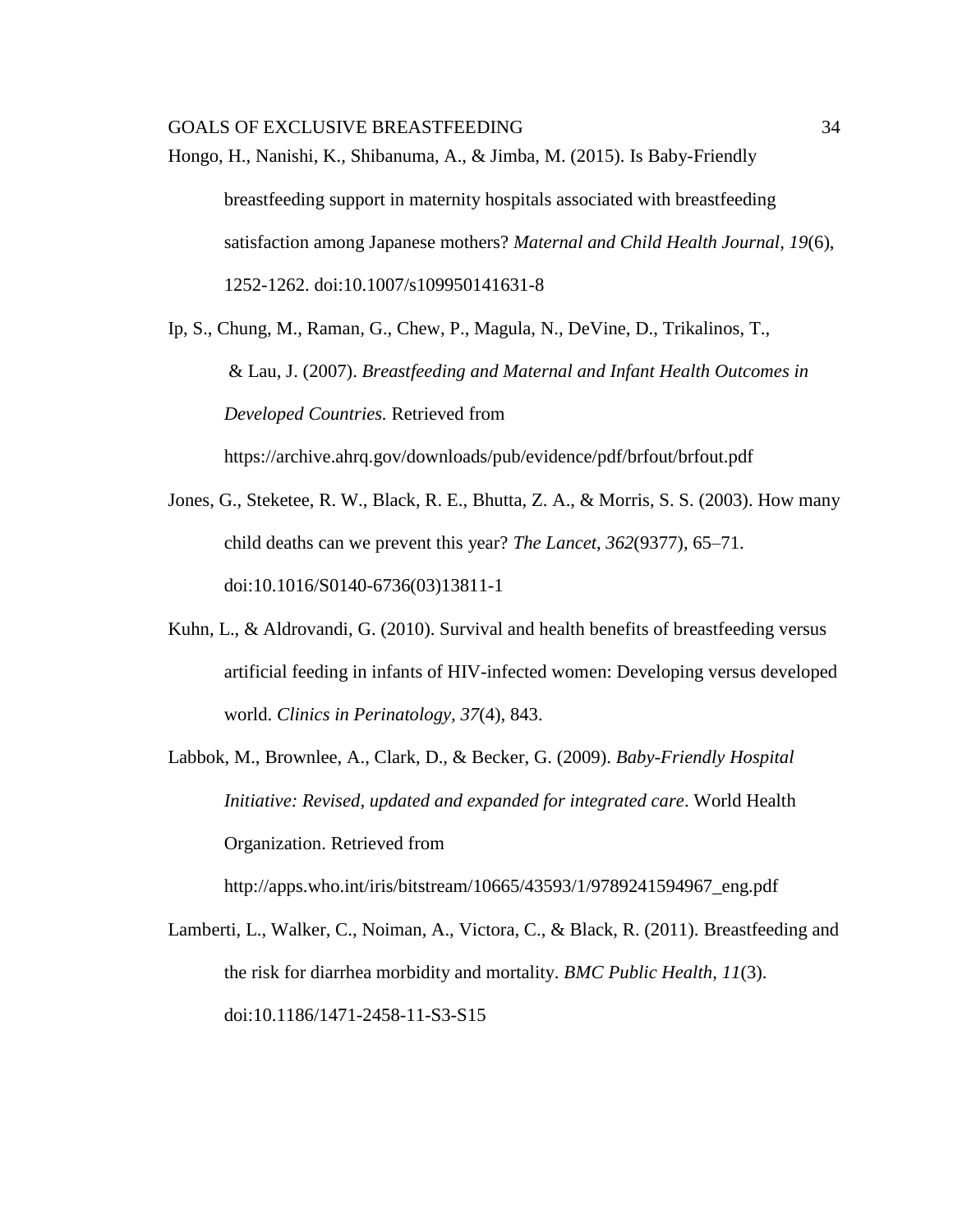Martucci, J. (2012). Maternal expectations: New mothers, nurses, and breastfeeding. *Nursing History Review, 20*, 72-102. Retrieved from [http://ezproxy.liberty.edu/login?url=https://search-proquest](http://ezproxy.liberty.edu/login?url=https://search-proquest-com.ezproxy.liberty.edu/docview/883570745?accountid=12085)[com.ezproxy.liberty.edu/docview/883570745?accountid=12085](http://ezproxy.liberty.edu/login?url=https://search-proquest-com.ezproxy.liberty.edu/docview/883570745?accountid=12085)

- Nor, B., Ahlberg, B. M., Doherty, T., Zembe, Y., Jackson, D., & Ekström, E. (2012). Mother's perceptions and experiences of infant feeding within a community-based peer counselling intervention in South Africa. *Maternal & Child Nutrition*, *8*(4), 448-458. doi:10.1111/j.1740-8709.2011. 00332.x
- O'Brien, M., Buikstra, E. & Hegney, D. (2008), The influence of psychological factors on breastfeeding duration. *Journal of Advanced Nursing, 63*, 397–408. doi:10.1111/j.13652648.2008.04722.x
- Rahman, A., Haq, Z., Sikander, S., Ahmad, I., Ahmad, M., & Hafeez, A. (2012). Using cognitive‐behavioral techniques to improve exclusive breastfeeding in a lowliteracy disadvantaged population. *Maternal & Child Nutrition, 8*(1), 57-71. doi:10.1111/j.1740-8709.2011.00362.x
- Roberts, T. J., Carnahan, E., & Gakidou, E. (2013). Can breastfeeding promote child health equity? A comprehensive analysis of breastfeeding patterns across the developing world and what we can learn from them. *BMC Medicine, 11*, 254. doi:10.1186/1741-7015-11-254
- Torres, V., Bedell, R. A., Wachira, M. N., & Dalmau, D. (2014). Practices and recommendations in infant feeding and HIV prevention: The child's perspective. *AIDS Care*, *26,* S94-S96. doi:10.1080/09540121.2014.906556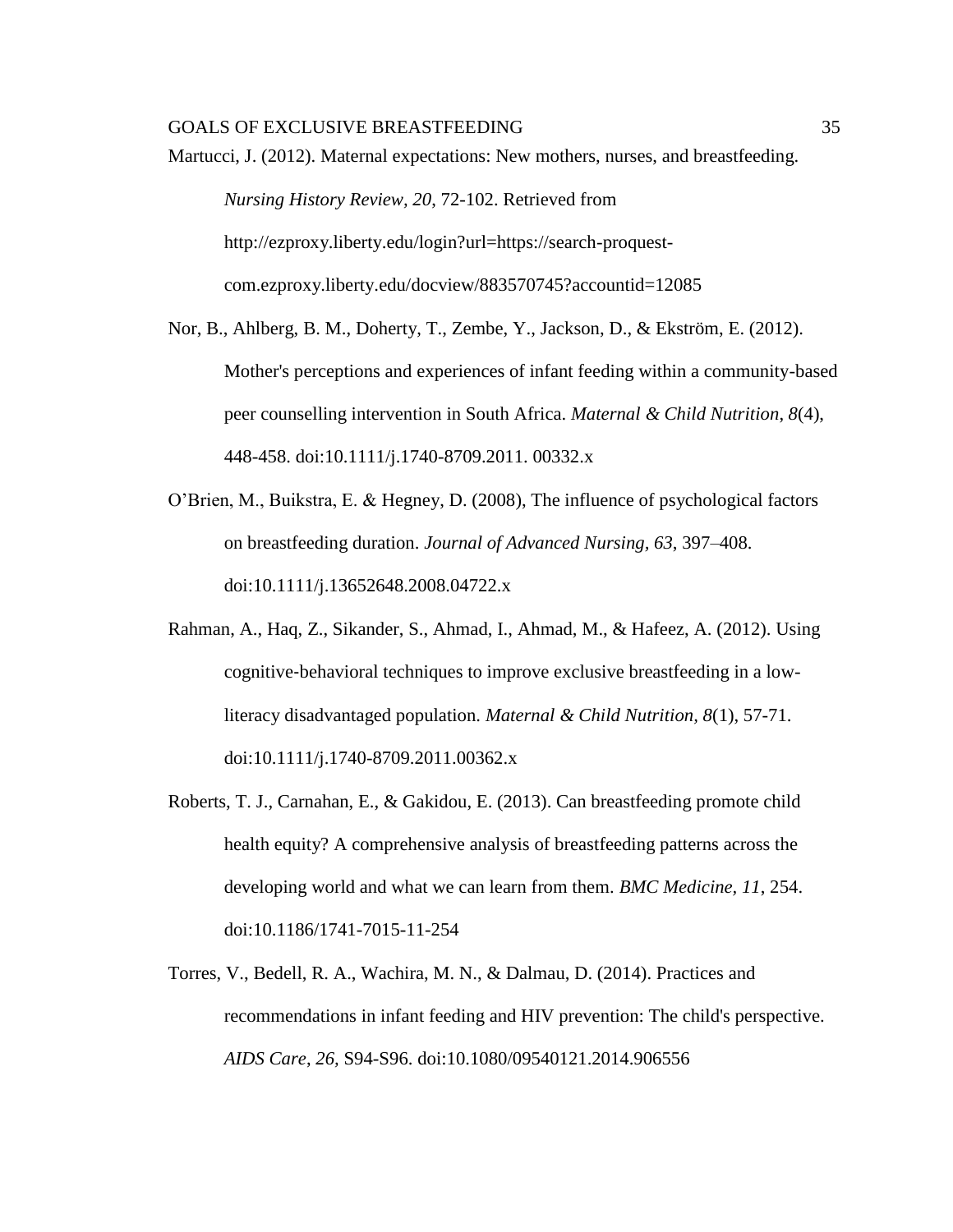- UNICEF, UNICEF Innocenti Research Centre. (2005, November 22). 15 years after Innocenti Declaration, breastfeeding saving six million lives annually [Press release]. Retrieved from https://www.unicef.org/media/media\_30011.html
- United States, Department of Health and Human Services. (2010). Healthy people 2020. Washington, DC: U.S. Dept. of Health and Human Services.
- Victora, C. G., Bahl, R., Barros, A. J., França, G. V., Horton, S., Krasevec, J., . . . Rollins, N. C. (2016a). Breastfeeding in the 21st century: Epidemiology, mechanisms, and lifelong effect. *The Lancet, 387*(10017), 475-490. doi:10.1016/s0140-6736(15)01024-7
- Victora, C. G., Bahl, R., Barros, A. J., França, G. V., Horton, S., Krasevec, J., . . . Rollins, N. C. (2016b). Why invest, and what it will take to improve breastfeeding practices? *The Lancet, 387*(10017), 491-504. doi:10.1016/s0140-6736(15)010442
- World Health Organization. (1981). *International code of marketing of breast-milk substitutes*. Geneva: World Health Organization
- World Health Organization. (2008). *HIV transmission through breastfeeding: A review of available evidence: 2007 update.* Geneva, Switzerland. Retrieved from http://apps.who.int/iris/bitstream/10665/43879/1/9789241596596\_eng.pdf

Yotebieng, M., Labbok, M., Soeters, H. M., Chalachala, J. L., Lapika, B., Vitta, B. S., & Behets, F. (2015). Ten Steps to Successful Breastfeeding Programme to promote early initiation and exclusive breastfeeding in DR Congo: A cluster-randomised controlled trial. *The Lancet Global Health, 3*(9), 546-555. doi:10.1016/s2214-109x(15)00012-1